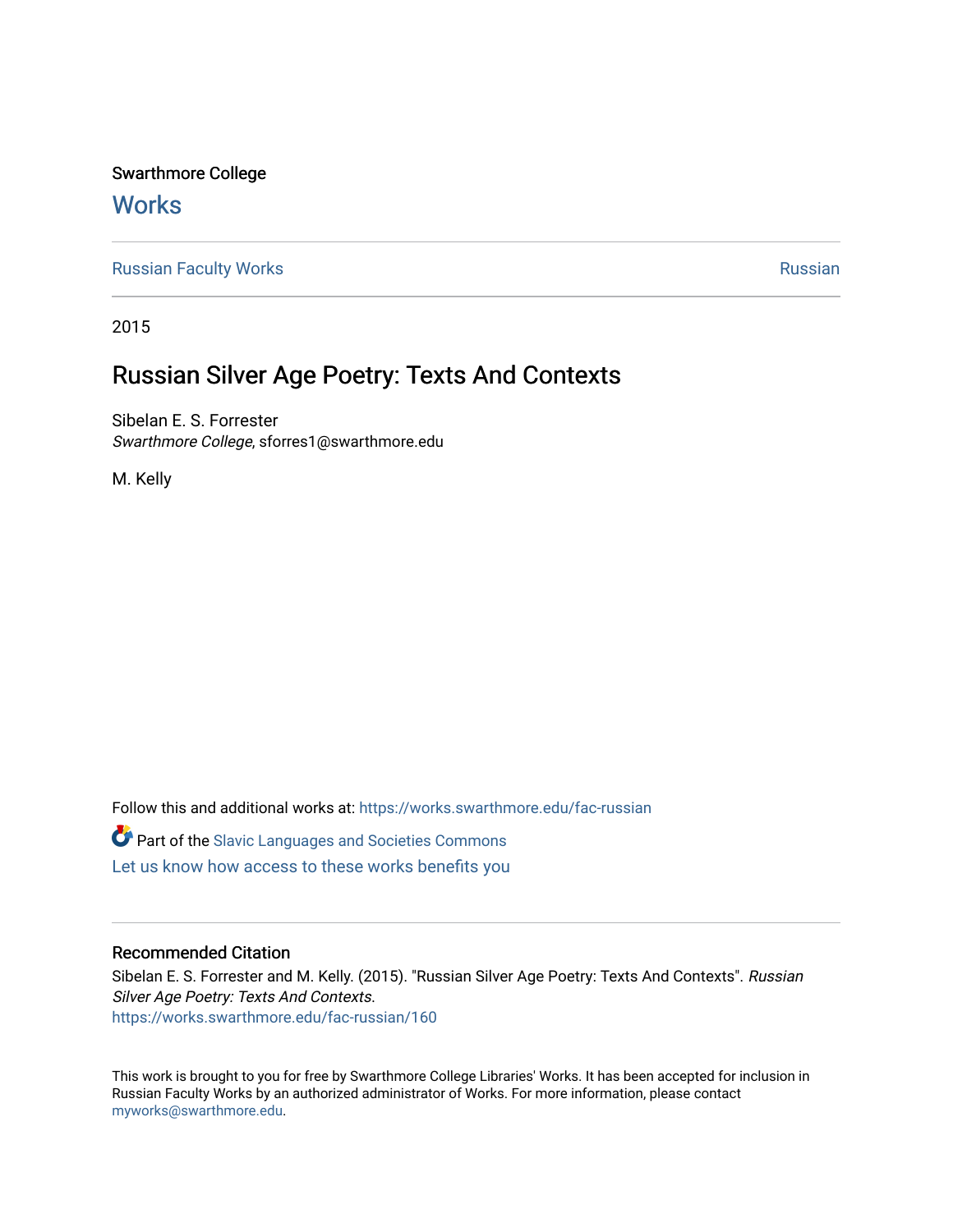# **Introduction: Poetry of the Russian Silver Age**

# **Sibelan Forrester and Martha Kelly**

**Poetry** is only one of the exciting cultural achievements of the Russian fin-de-siècle, which has come to be known as the Silver Age. Along with the *Ballets russes*, the music of Alexander Scriabin or Igor Stravinsky, the avantgarde painting of Kazimir Malevich or Marc Chagall, and the philosophical writings of Lev Shestov or Nikolai Berdyaev, poetry is one of the era's most precious treasures. The Silver Age witnessed an unprecedented and fruitful interaction between Russian literature and the other arts, sometimes within the same person: several of the major poets were (or could have been) musicians and composers; others were painters, important literary critics, religious thinkers, scholars, or philosophers. The culture of book illustration and graphic presentation of poetry rose to new heights, from Mstislav Dobuzhinsky's gorgeous initial letters in the Acmeist journal *Apollon* to the Cubist-tending images in Futurist publications.

The Silver Age also saw the emergence of a much wider range of poets than earlier periods: the poets in this collection represent a striking variety of class, gender, religion, ethnicity, and sexuality. There were plenty of aristocratic writers, of course (like Count Leo Tolstoy, the moral and literary giant whose importance continued right up to his death in 1910). The aristocrats had a better education, access to foreign languages and travel, and money to self-publish when publishers weren't biting. But there were also "*raznochintsy*" (figures of mixed social background, like Valery Bryusov or Marina Tsvetaeva—though in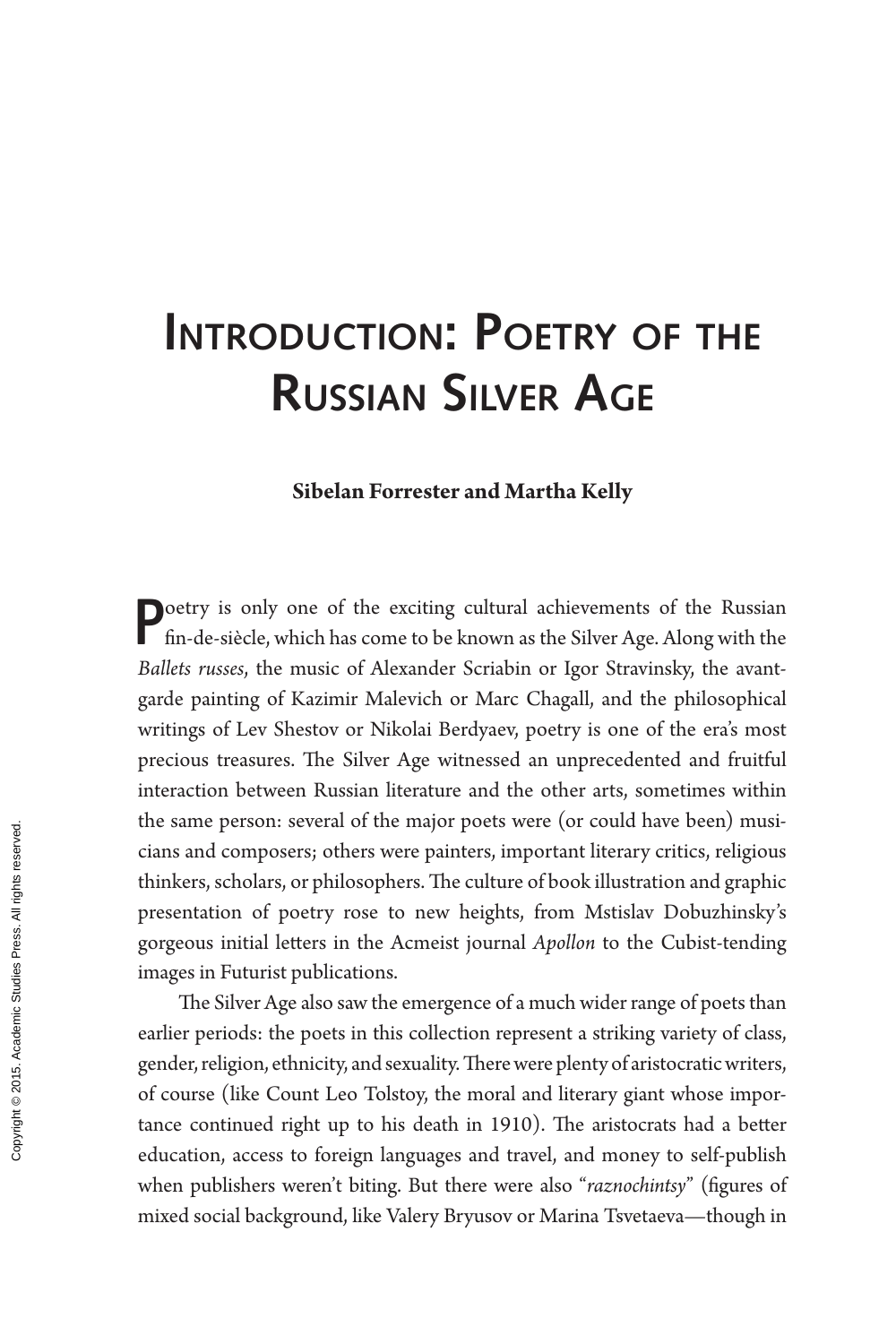#### Introduction **xxxix**

early Soviet literary surveys Tsvetaeva called herself, perhaps as a matter of provocative principle, a member of the nobility). Several of our poets are Jews. Even though Boris Pasternak's father Leonid had converted to Christianity, and Sofia Parnok and Osip Mandelstam themselves converted, Judaism still remained important in their writings: they were part of a generation of assimilated Jews in the Russian Empire with highly sophisticated literary knowledge, eager to shape the literary culture of the time. Several of our poets are women (you can tell by the -a that ends most Russian women's surnames). There had been prominent and successful female poets before—Karolina Pavlova (1807- 1893), Evdokia Rostopchina (1811-1856)—but the Silver Age was the first era when Russian women writers not only became prominent, but *stayed* prominent. Perhaps it was the crashing disruption of the 1917 Revolution, which put Silver Age poetic achievements into a kind of deep freeze, fixing the fame of its best-known women writers in a way that had not occurred earlier in Russian literary history. Two of our poets are peasants (Sergei Esenin, fairly well known in the West, and Nikolai Klyuev, less well known), and genuine peasant speech became more of a factor in the writings of non-peasant poets even before the 1917 Revolution. Our poets often express great interest in religious variety, sometimes springing from their own backgrounds: Klyuev and Mikhail Kuzmin describe Old Believer communities; Andrei Bely, Alexander Blok, and Tsvetaeva are interested in the Khlyst ("flagellant") sect; Vyacheslav Ivanov is a specialist in Classical Antiquity, particularly drawn to Greek mystery religions not only as a literary source but also as models of behavior for his own life; Zinaida Gippius and Dmitri Merezhkovsky were prominent creators or theorists of new religious rites; and we have already mentioned Jewish voices such as those of Mandelstam or Nikolai Minsky (pseudonym of Nikolai Vilenkin, 1855-1937), whose poetic and publicistic activity still awaits scholarly treatment in English. The writer and philosopher Vasily Rozanov also engaged, imaginatively and sometimes problematically, with Judaism. Last, but far from least, the Silver Age saw both a relaxation of censorship and a growing interest in alternative theories and models of sex and gender, so it is no surprise to find in the Silver Age the first open, published writing about gay and lesbian topics (by Kuzmin, Klyuev, Parnok, and others), and intense interest in sexuality on the part of other poets, many of them bisexual in theory if not in practice.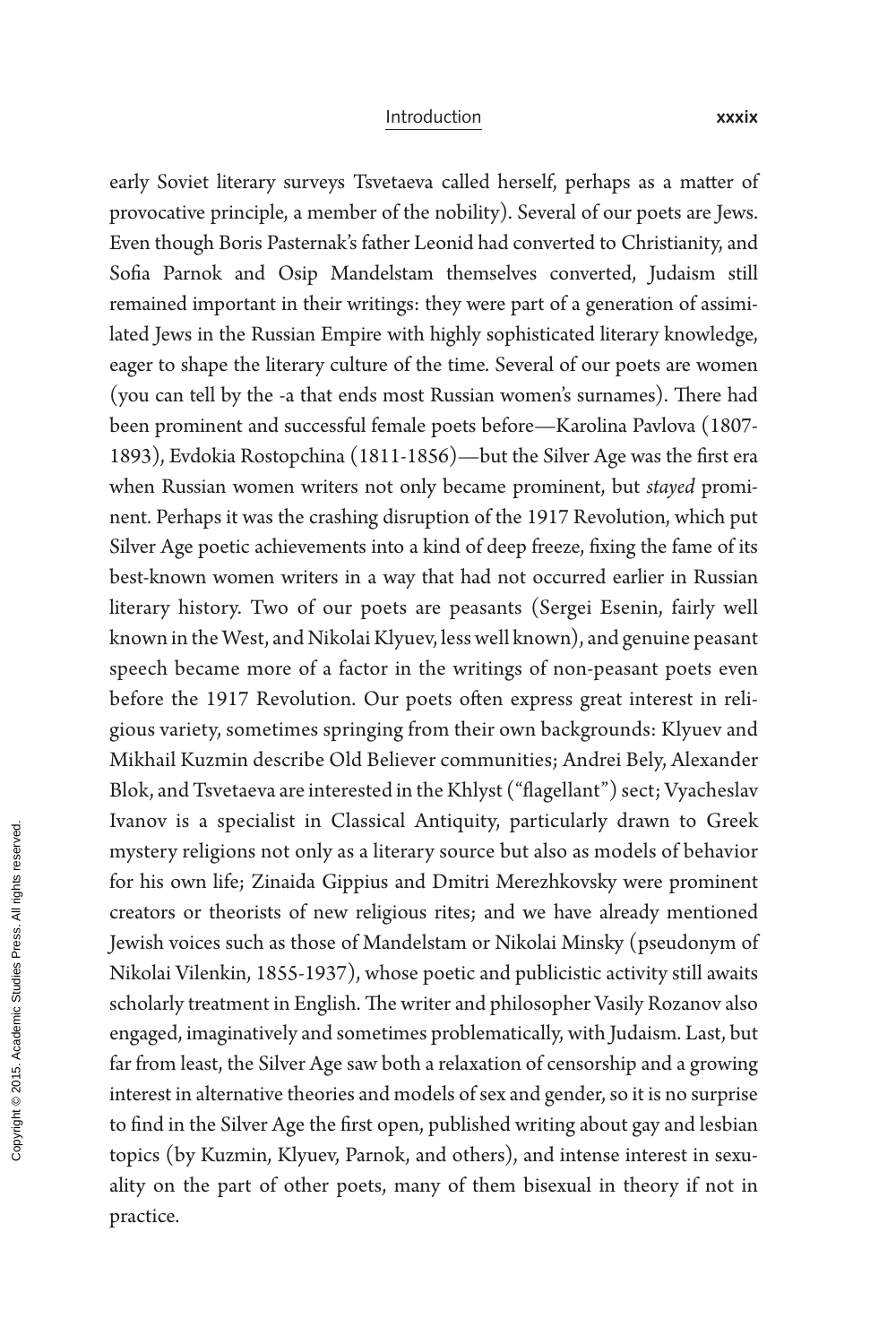#### **xl** Introduction

This quick survey of "identity politics" does not limit the area these various poets covered—on the contrary, it broadens it significantly. In some cases the Silver Age began to talk more openly and transformatively about difficult topics (sexuality, religion, the implications of gender—and of course economic and social class, always a Russian specialty) than our own society has been prepared to do until much more recently (if, indeed, it has reached that level of willingness today). In many cases, the poets combined interests or concerns that may not seem harmonious at first glance, but that add particular angles to their work—for example, Kuzmin, whose homoerotic verse and powerful religious impulse came together in a spiritualization of aesthetic values that resonates with Russian Orthodox traditions as much as it does (though differently) with Classical and Hellenistic Greek culture.

You can expect that variety in this collection, embodied in some of the most wonderful poetry in the world. The collection includes the names anyone would look for in an anthology of the period (Akhmatova, Blok, Mandelstam, Mayakovsky, Pasternak, Tsvetaeva), while also selecting some (though far, far from all!) poets who are less well-known or well-studied but nonetheless talented and fascinating, and who added to the diversity and energy of the era. These poets are valuable parts of the cultural landscape of Russia, and they are also writers who can still shake you with their raw energy and the passionate conviction of their aesthetic seeking. They are excellent pretexts to inspiration.

## **Why Is It Called the Silver Age?**

The cultural era from about 1890 to about 1925 is known in Russia as the Silver Age because it followed the Golden Age, the era of Alexander Pushkin (1799-1837) in which Russian poetry first reached great heights of creativity, philosophical depth, and aesthetic value. (One could expect a Bronze Age any time now . . .) Indeed, the Silver Age was largely oriented towards the Golden Age, and the Silver Age bestowed on the Golden Age of Russian poetry its status, confirming the installation of Alexander Pushkin as primary deity, but also giving more attention to poets such as Evgeny Baratynsky (1800-1844), Fyodor Tyutchev (1803-1873), and Mikhail Lermontov (1814-1841), whose works had been neglected in their own times. After several decades during which the Russian Realist novel was the genre of highest prestige and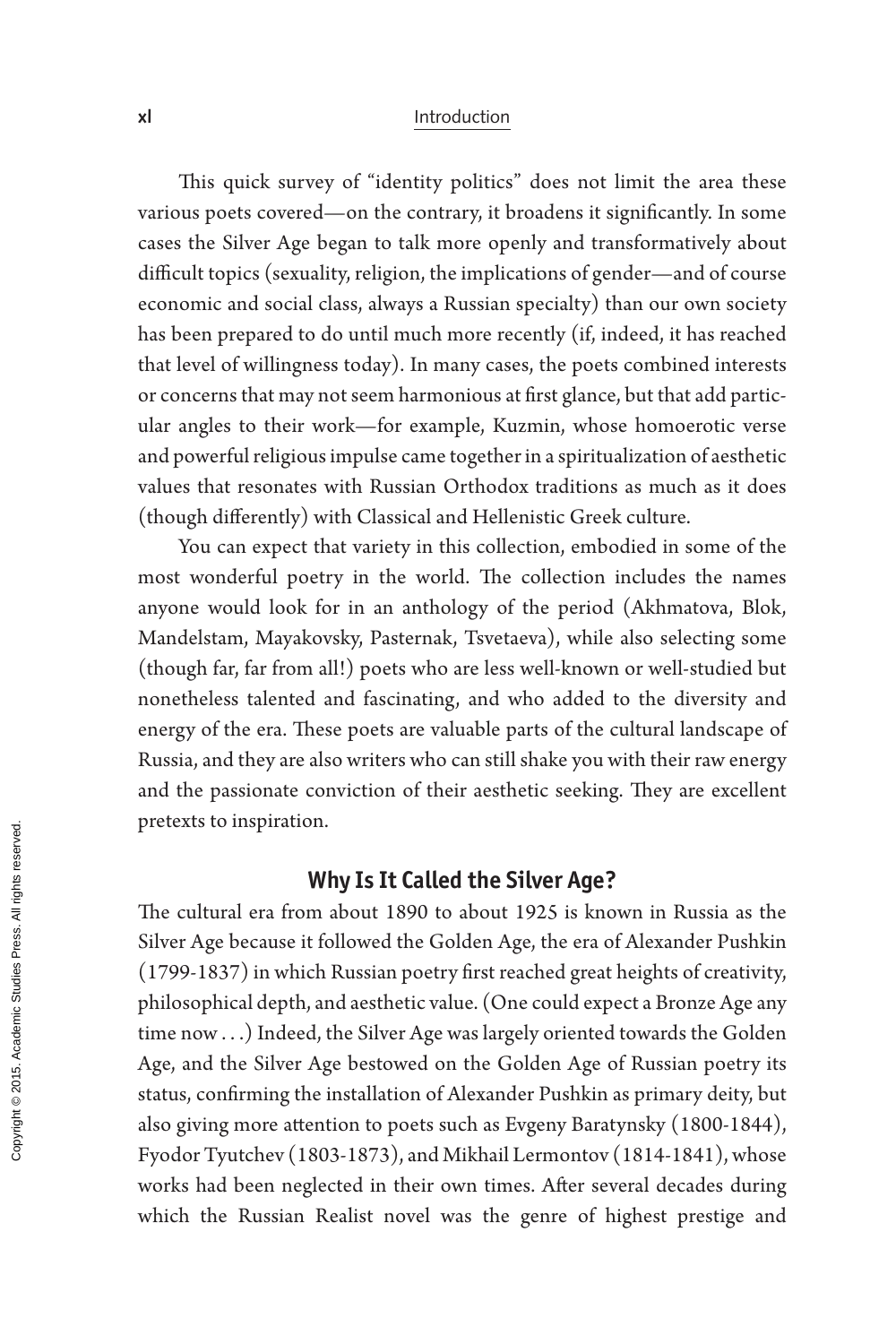#### Introduction **xli**

influence, the poets of the Silver Age returned to what the Golden Age had most prized, learning their craft both from Russian poetry and from earlier and contemporary foreign poetries. They also paid new attention to more recent predecessors such as Pavlova or Afanasy Fet (1820-1892), whose works had been overshadowed earlier by the prominence of the novel. Poetry was more prized in the Russian Silver Age than it had been for several decades before; Ivan Bunin (1870-1952, winner of the 1933 Nobel Prize in Literature) wrote a sizable body of poetry, and his translation of Henry Wadsworth Longfellow's *The Song of Hiawatha* won a Pushkin Prize in 1903. In the next generation Ilya Ehrenburg (1891-1957), whose novel *The Thaw* gave its title to the cultural relaxation of repression and censorship in the Soviet Union under Nikita Khrushchev, also began literary life as a poet.

Though we call the early nineteenth century the Golden Age, the name implies that it was much better than the Silver Age, and that was not the case. The scholar Simon Karlinsky has pointed out that the Golden Age had four poets who would merit top rankings from any fan of poetry, whereas "around 1910 there lived and wrote in Russia no less than nineteen poets who easily fit into the 'major-to-great' category."1 (Not to mention the gender homogeneity of the poets who formed the Golden Age, and the relative uniformity of their class background.) This volume gives at least a taste of the work of twenty-eight poets, plus texts from critics, memoirists, and prose writers (many of these, in fact, the very same poets) who analyzed or exemplified the spirit of the age.

The importance to these poets of Western literature (written by predecessors and contemporaries), and of West European culture in general, makes many of these poets more "relatable" for Western readers than earlier Russian writers—although Silver Age writing can nevertheless often satisfy a taste for the "exotic." Unlike Pushkin, who was never allowed to cross the borders of the Russian empire, many Silver Age poets had profound and prolonged experience in Western Europe, traveling there while reading the best literature of the past and present. Many spent a significant amount of time in the West (sometimes using honeymoons as a pretext for extended voyaging—e.g., Andrei Bely,

<sup>1</sup> Simon Karlinsky, *Marina Cvetaeva: Her Life and Art* (Berkeley: University of California Press, 1966), 4.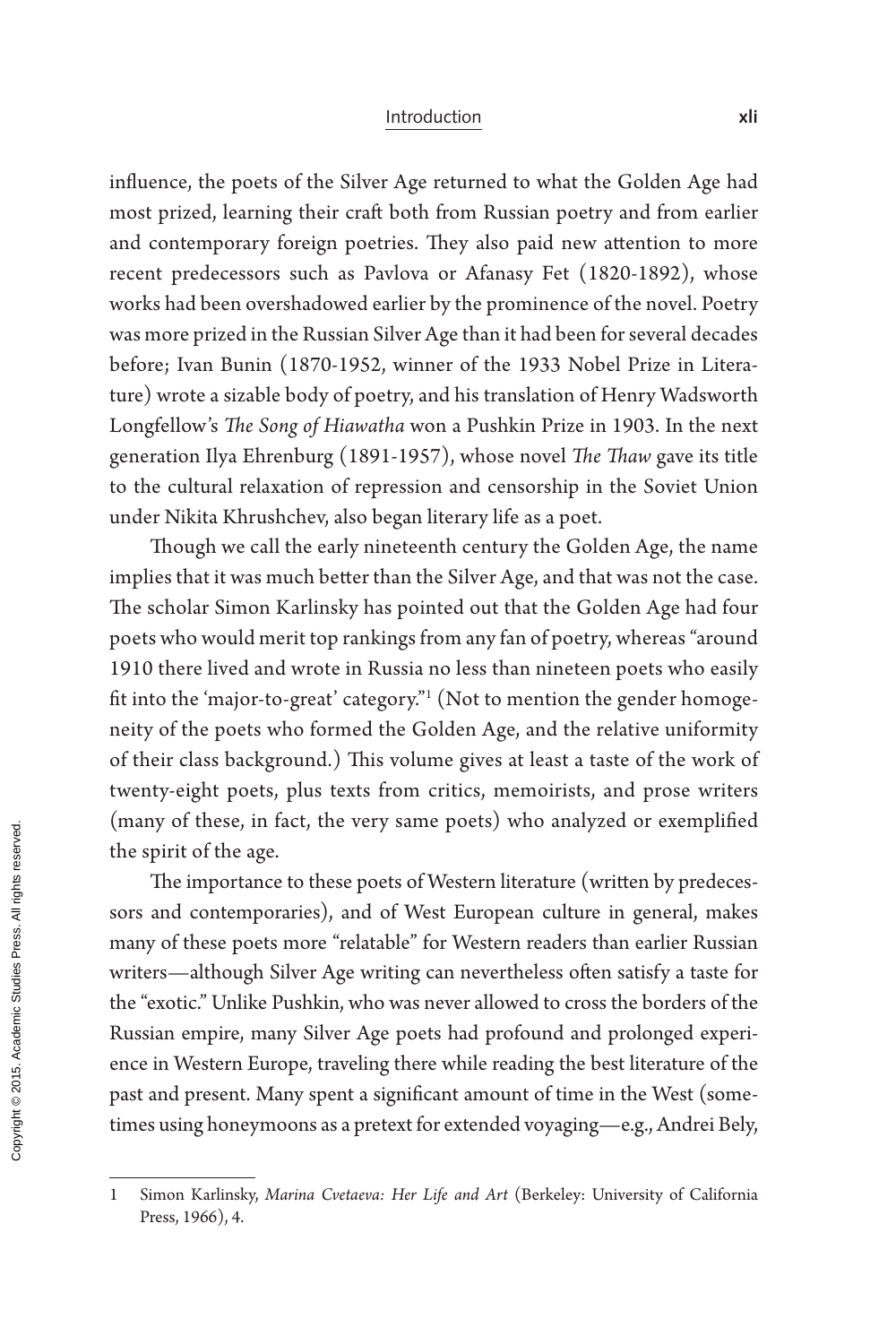#### **xlii** Introduction

Marina Tsvetaeva—and other times fleeing there for political or personal reasons—e.g., Konstantin Balmont, Maria Shkapskaya), and this assumes a significant place in their writing. The poets knew and read foreign authors, translated them, and reviewed them for the press, and Silver Age journals included regular sections describing the latest publications and all kinds of cultural happenings in other countries. Like their contemporaries in ballet, music, and the visual arts, the poets participated fully in the cosmopolitan literary culture of Europe before and even during the First World War. This ability to have it both ways would change with time. After the 1917 Revolution, our poets met a variety of fates, but these came down essentially to three: death, emigration (usually to Western Europe, where they might have visited before), or remaining in the USSR.

The liveliness of the period, and the large number of people who were writing great poetry then, let things develop very quickly. Scholars have pointed out that, in these years, new books could be published so quickly (often helped by the poet's own financial contribution) that a writer could more easily move from one stage of creative development into the next. Thus, there are two generations of Symbolists (the older Symbolists born before or around 1870, and the younger born around 1880). A "crisis of Symbolism" took place in 1910, around the time when still younger poets, born in the late 1880s and early 1890s—and many of whom had played a role as minor Symbolists themselves—were starting to make waves. That younger generation—the Acmeists, Futurists, or the many poets outside of the schools—includes some of the world's great Modernist poets, amazingly talented creators who often faced deeply tragic fates. These are the poets that many readers in the West have heard of, and may already have read.

# **The Schools**

Scholars and literary historians can find it useful to look into the past and impose the name of a movement on what might in fact have been a less formal group, less organized and coherent, or what began as a group of friends who met to write and discuss literature (like the Arzamas circle in Pushkin's time), with some members emerging as very important, while others are recalled as friends of the important ones. Russian writers of other eras participated in cross-cultural literary movements like Neoclassicism, Romanticism, or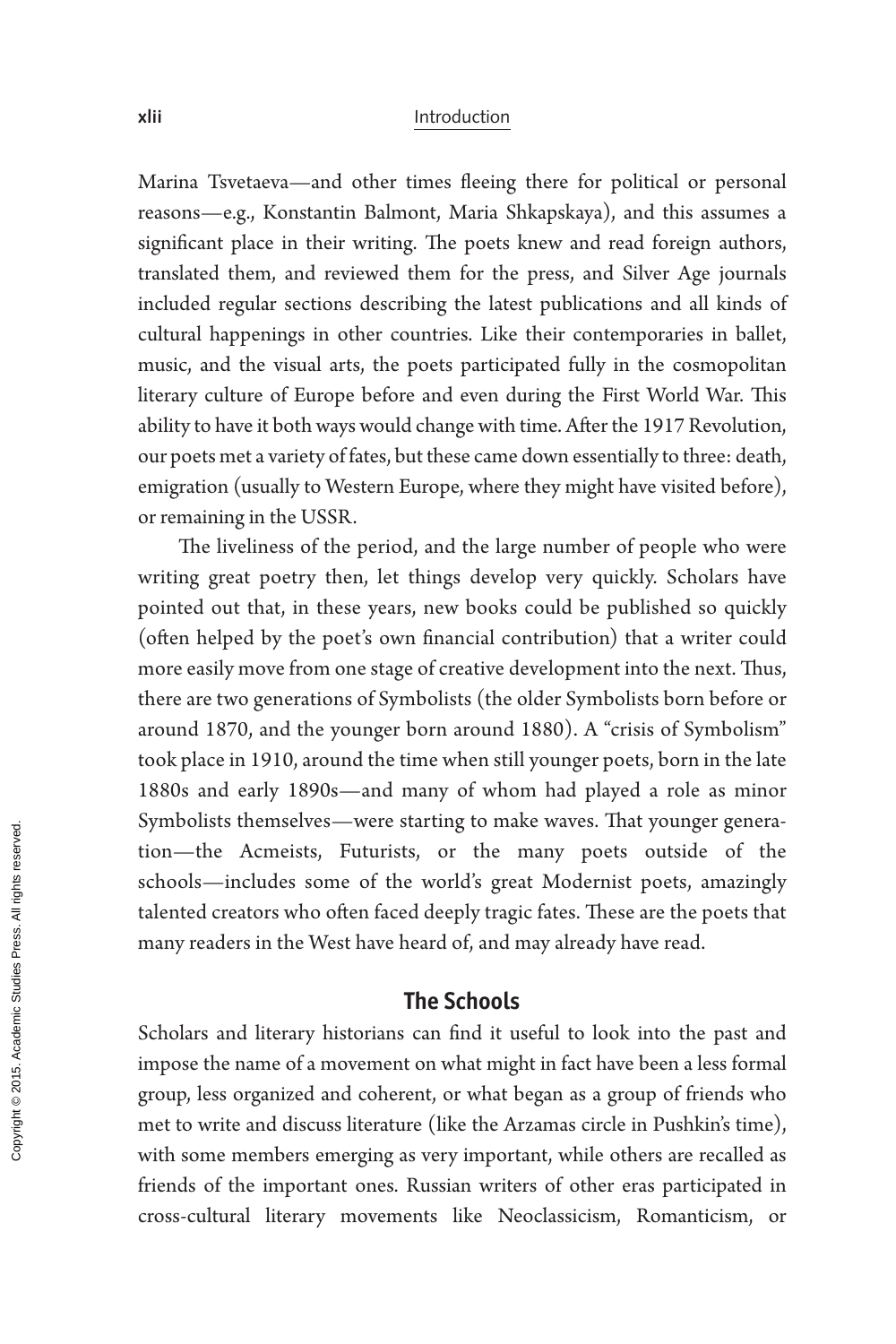#### Introduction **xliii**

Realism, which may also look more coherent after the fact. Many poets consciously joined, organized, and belonged to groups, naming them and creating statements of purpose, manifestos, and all manner of shared enterprises. Again, the writers of the Russian Silver Age were closely connected with the rest of Europe: they had read all the Western philosophers and visited the major European cities. Anna Akhmatova, for example, met Amadeo Modigliani in Paris; Andrei Bely spent years away from Russia, and his novel *Petersburg* is closer to Austrian Expressionism than to anything going on in Petersburg at the time. They quickly became aware of similar groups and ideas in the European metropoles, and vice versa.

The groups did a number of important things for their members: they focused literary discussion, sometimes sponsored formal lectures by poets with a theoretical or pedagogical bent (Bely), or organized tours in which poets performed (the Futurists). After 1917, a number of these poets taught literary courses (Gumilyov) or worked as government censors (Bryusov). The groups offered a fertile mix of support and criticism, encouraging or sponsoring one another's work, inviting participation in almanacs or debates, and reviewing one another's writings for publishers or (once published) in journals. Members would travel together, or meet by chance or agreement, to perform at the famous Stray Dog basement café in St. Petersburg (Acmeists, Futurists, even some Symbolists). Literary friends and allies regularly attended literary and cultural salons in one another's homes (such as Ivanov's famous "Tower" apartment in St. Petersburg), and would visit one another's dachas or country houses (such as Blok's family estate Shakhmatovo, where the famous mystical love triangle of Bely, Blok, and Lyubov Mendeleeva formed). The Cubo-Futurists began as a group called "Hyleia," largely oriented toward the visual arts and named for the estate in Ukraine where they met, and Maximilian Voloshin's house in Koktebel', Crimea functioned as an unofficial writer's colony for many years before its status was made official in the Soviet period. Even poets who did not join a group, like Parnok or Tsvetaeva, might attend lectures by Bely or spend time at Voloshin's house.

Just as important, if not more so, were the groups' joint and competing publishing enterprises. A surprising number of important works were selfpublished, but having a journal or a publishing house made a stronger impression, helped better advance a literary program, and worked to spread the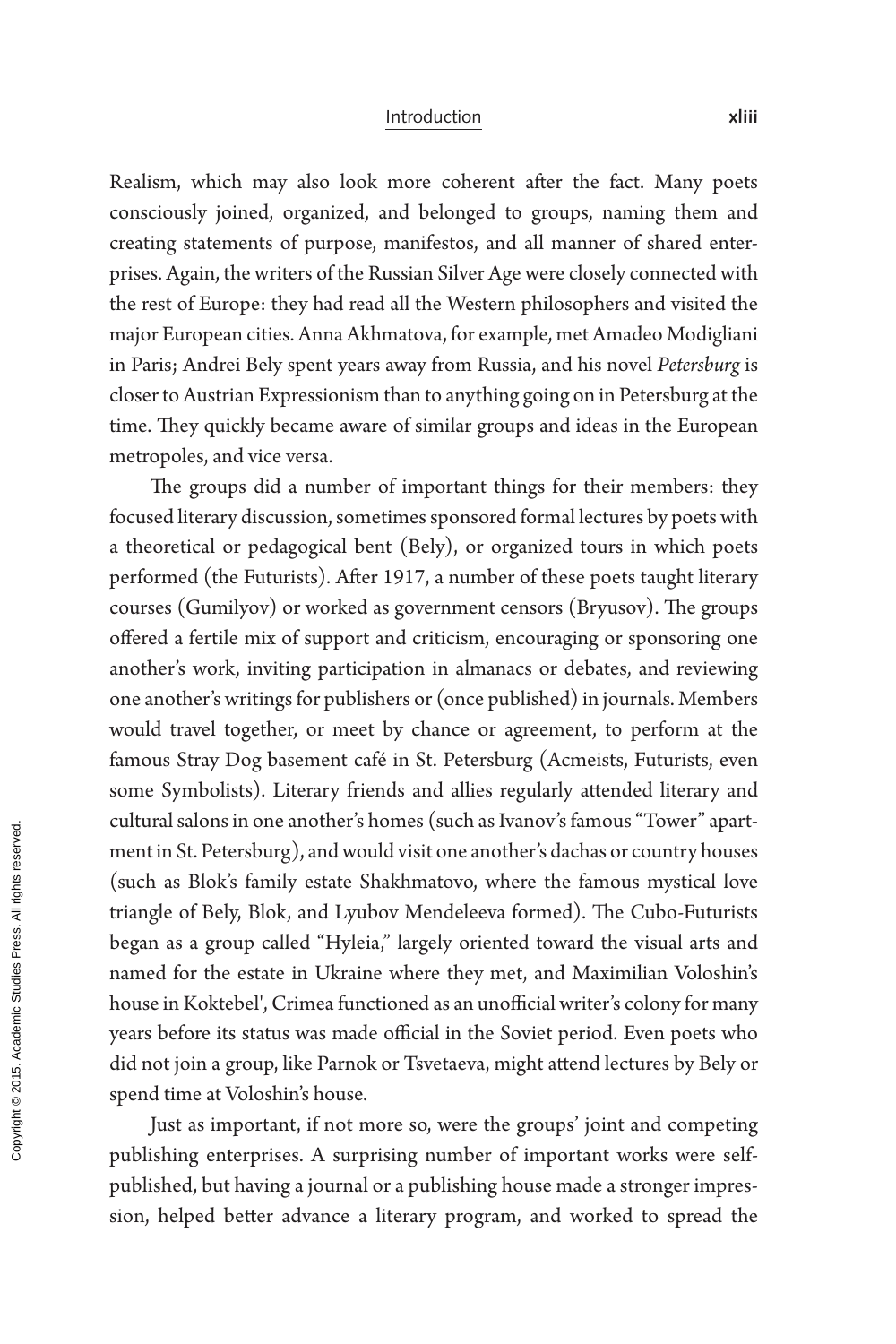#### **xliv** Introduction

wealth from older, richer, or more famous poets to newer or poorer ones. Many important Silver Age poets began their careers by asking the older ones for advice, and the older generation on the whole loved to play the role of mentor. This volume offers just a few of the letters poets exchanged, seeking or offering advice and commenting on writing. Changes in the Russian censorship laws for all kinds of publications after 1905 (with its failed revolution) made a huge difference in what poets could do; the number of periodicals and other publications rose sharply for some years after the new legislation was passed. Reviewing submissions for publication, and reviewing publications once they appeared, developed poets' critical senses and sharpened their opinions on what was happening (and, what should be happening) on the Russian literary scene, and suggested what they might want to do in imitation or in contrast with their own poetry. Once the Symbolists had established a serious literary system of poetry and a lively poetry *scene*, there could be reactions and rebellions by others, and this is where the discourse of the Silver Age gets especially interesting. Many of the poets and critics took a very dark view of what was going on, and this negative, cautionary attitude is represented both in the poetry and in the prose works in the second section of this volume.

# **Symbolism, Acmeism, Futurism**

SYMBOLISM was the biggest, broadest, most general, and longest-lasting literary school of the Russian Silver Age. Our selection includes relatively few of the many Symbolists, though the big names are here. The Symbolists are commonly described as forming two generations: an older one (Balmont, Bryusov, Gippius, Ivanov, Merezhkovsky, Sologub, and many others) that began to write in the early- to mid-1890s, forming the school itself and its strong decadent wing, and a second one (Bely, Blok, and others) that began to write around 1900. Literary critics used the name by analogy with the French *symbolistes*, though it was not fully accepted until after the end of the Silver Age: even in the mid-1920s it was often still written in quotation marks by critics or scholars, with a lower-case letter; perhaps it was the younger poets (Tsvetaeva, Khodasevich) who firmly established it as a term of definition. On the other hand, any of those poets would have agreed that symbols were essential in the quest they had undertaken. Although the Symbolists and especially the Decadents often advanced the idea of art for art's sake, they never doubted the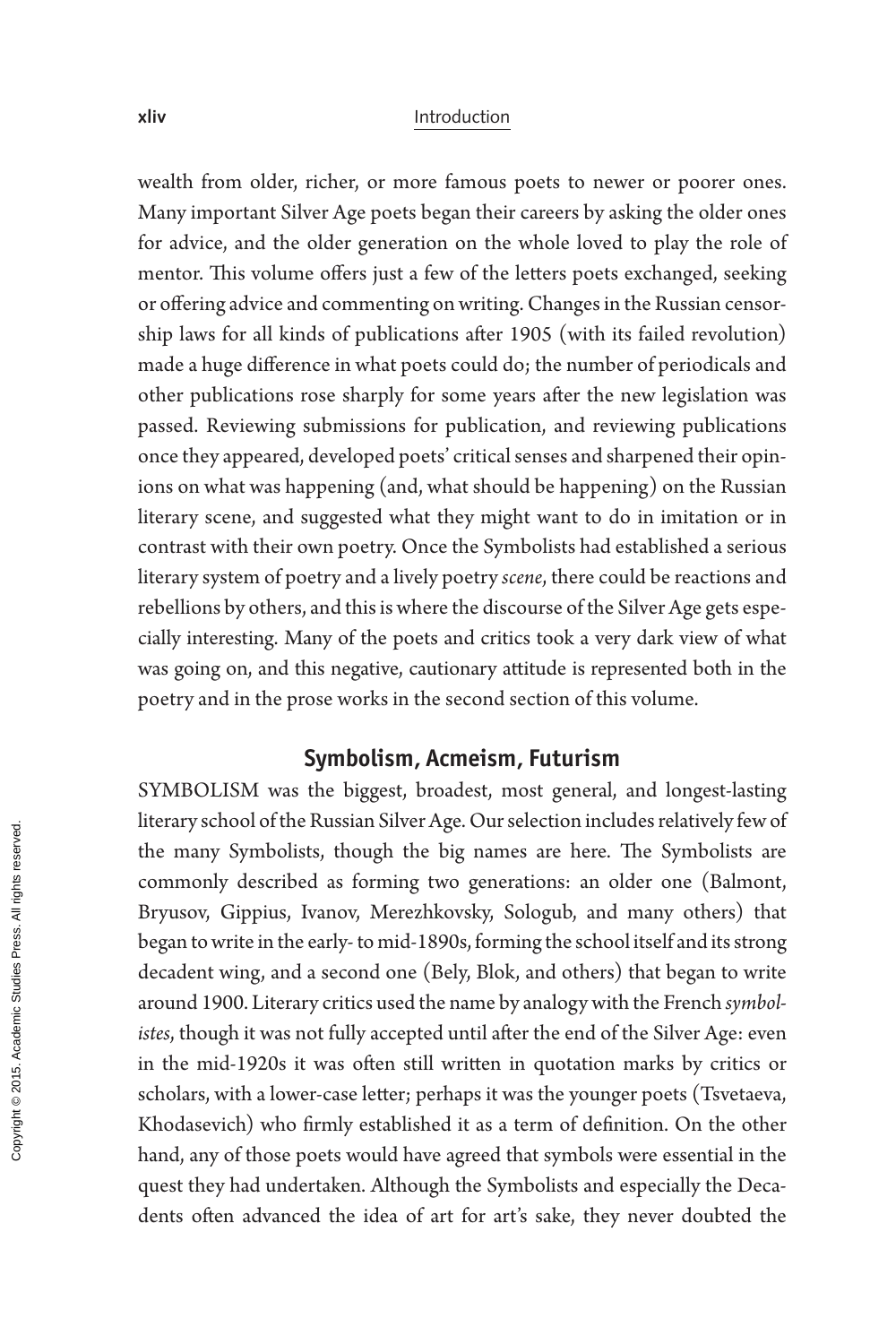#### Introduction **xlv**

importance of a writer's civic mission and, therefore, of writing *publitsistika* (passionately committed journalism) for various media outlets: newspapers, journals, almanacs. This kept them intimately engaged in discussion of the big cultural and political issues of the day, and it continued the Russian tradition of using literature as a venue for political debate (though their *publitsistika* is less widely read today than their poetry). Many Symbolist poems addressed class enmity or cultural decline *à la* Oswald Spengler, themes that had been important in Realism, with fresh aesthetic power.

While writers in every era are drawn to other arts and disciplines, the Symbolists (and many "nonaligned" poets of the Silver Age as well) saw particular importance in dance, music, religion, theater, and philosophy. Meanwhile the typical Modernist quest for transcendent meaning sometimes led to interest in the occult sciences, such as astrology, palmistry, or Tarot. (The title of the Symbolist journal *Vesy* is usually translated as *The Scales*, but it also means Libra, and the publishing house Skorpion means both the creature and the astrological sign Scorpio.) Theosophy stimulated interest in various Eastern religions; Bely and apparently also Voloshin were deeply interested in Anthroposophy as propagated by Rudolf Steiner; Parnok makes poetic reference to palm reading; Tsvetaeva refers to fortune telling with playing cards and to astrology; Pasternak's complex lyric poems of the early 1920s make passing reference to homeopathy and astrology. These systems of symbols—esoteric languages that naturally attracted artists who were striving to "read" earthly reality for its ultimate significance—enriched the references to Classical Antiquity (often mediated by the scholarly Ivanov, who translated and wrote about Classical tragedies) and the approaches to more modern writers from all countries. Vladimir Solovyov's poetry and religious philosophy (some samples of which are included here) helped set the tone for the period's explorations of sex, love, and beauty.

Some relatively older poets (Annensky, Kuzmin, Voloshin) formed living links between their Symbolist peers and the younger poets and new movements who emerged around and after 1910. As Symbolism matured and then approached its "crisis" after 15-20 years of writing and publishing, it also began to serve as the background for younger movements who might reject Symbolist habits, but who depended on readers' familiarity with the Symbolists to shock and impress by doing something different.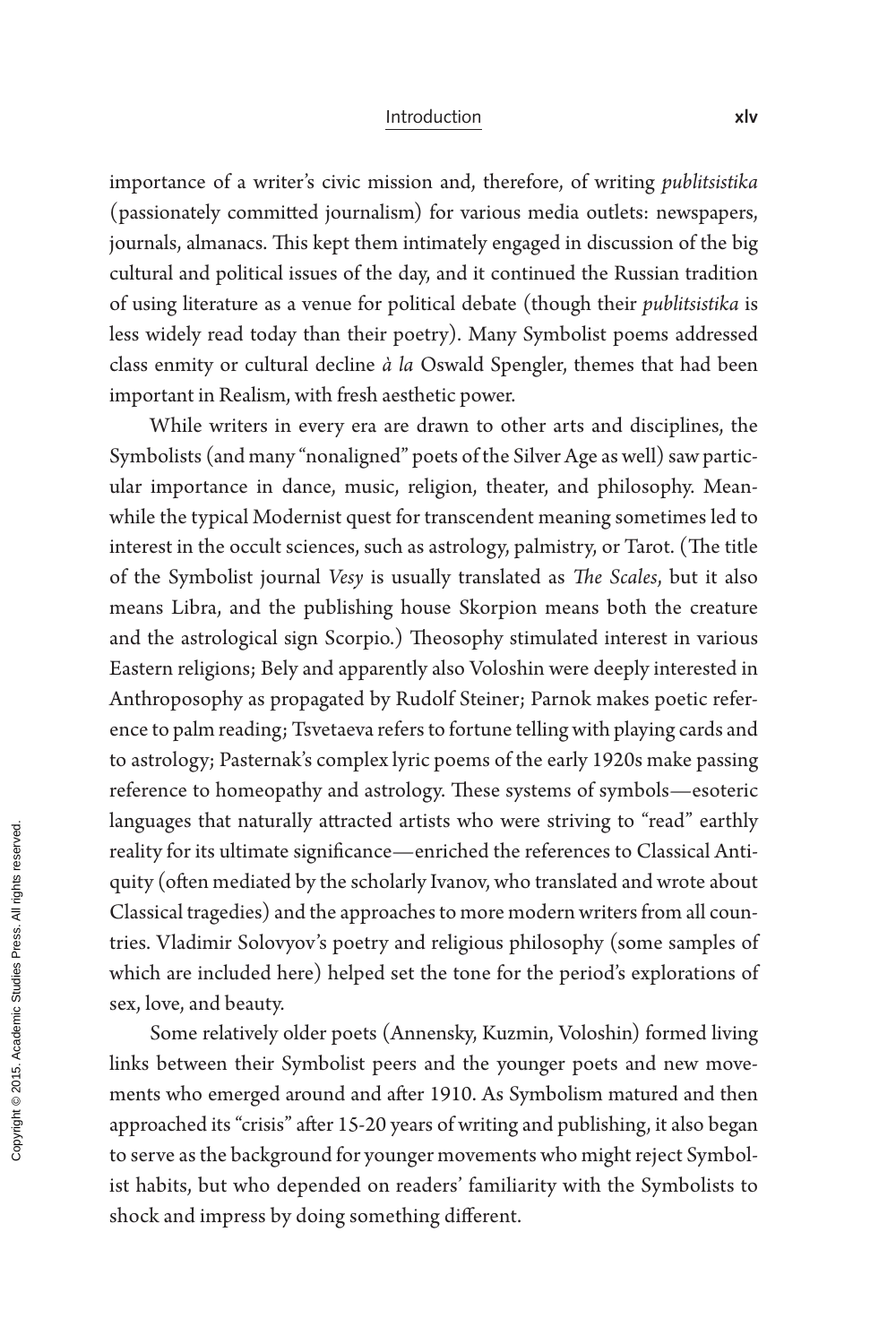#### **xlvi** Introduction

The Symbolists themselves reacted in a variety of ways to the newer movements. It is striking, for example, that Blok thought highly of the Futurists but was irritated by the Acmeists, whose poetry one might consider closer to his. (Rather: he was irritated by the Acmeists with the exception of Akhmatova, whom almost everyone seemed to like, even when they envied her.) The Symbolists were very self-conscious as a movement, concerned with defining and developing what they stood for as well as with the meaning of various currents within the movement, and many of them strove to advance programs or beliefs about society (in their *publitsistika*) or about poetry (e.g., Bely's lectures and essays on poetics). The social and political atmosphere in the decades that followed the great Emancipation of 1861, familiar to readers of the great Realist novels, gave many Symbolists both the desire to define a holistic vision with programmatic writing and a sense that it was their duty to do so. At the same time, they drew on many other literary and cultural sources, from ancient Greece to Russian folk and sectarian traditions.

Another crucial contribution of Symbolism was the practice of lifecreation (in Russian, *zhiznetvorchestvo*), which focused on the aesthetic qualities and trajectory of the individual's biography and arc of experiences as an aesthetic work. (This is depicted from a critical angle by Vladislav Khodasevich in "The End of Renata," in Section II.) As they observed scholars and editors studying earlier generations of writers, they began to take genres such as diary writing more seriously, so that in time almost everything written in the Silver Age was composed with an eye to the eventual reader. The Symbolist poets recognized the importance not only of writing in solitude for eventual publication, but also of meeting, debating, and collaborating, as well as founding cultural and publishing enterprises. A huge variety of poets participated in these; many of them were friends with Symbolists or moved in the same circles but did not particularly think of themselves as part of the school.

Although many Symbolists did not like the name the critics had given them (whether or not they admired Charles Baudelaire and other French poets), their attitude towards the symbolic function of poetry made the name a suitable choice. As their more theoretically oriented members wrote, the point of the movement was to move towards deeper and more important layers of reality, or *ab realibus ad realiora:* in essence, from everyday reality to the ultimate reality.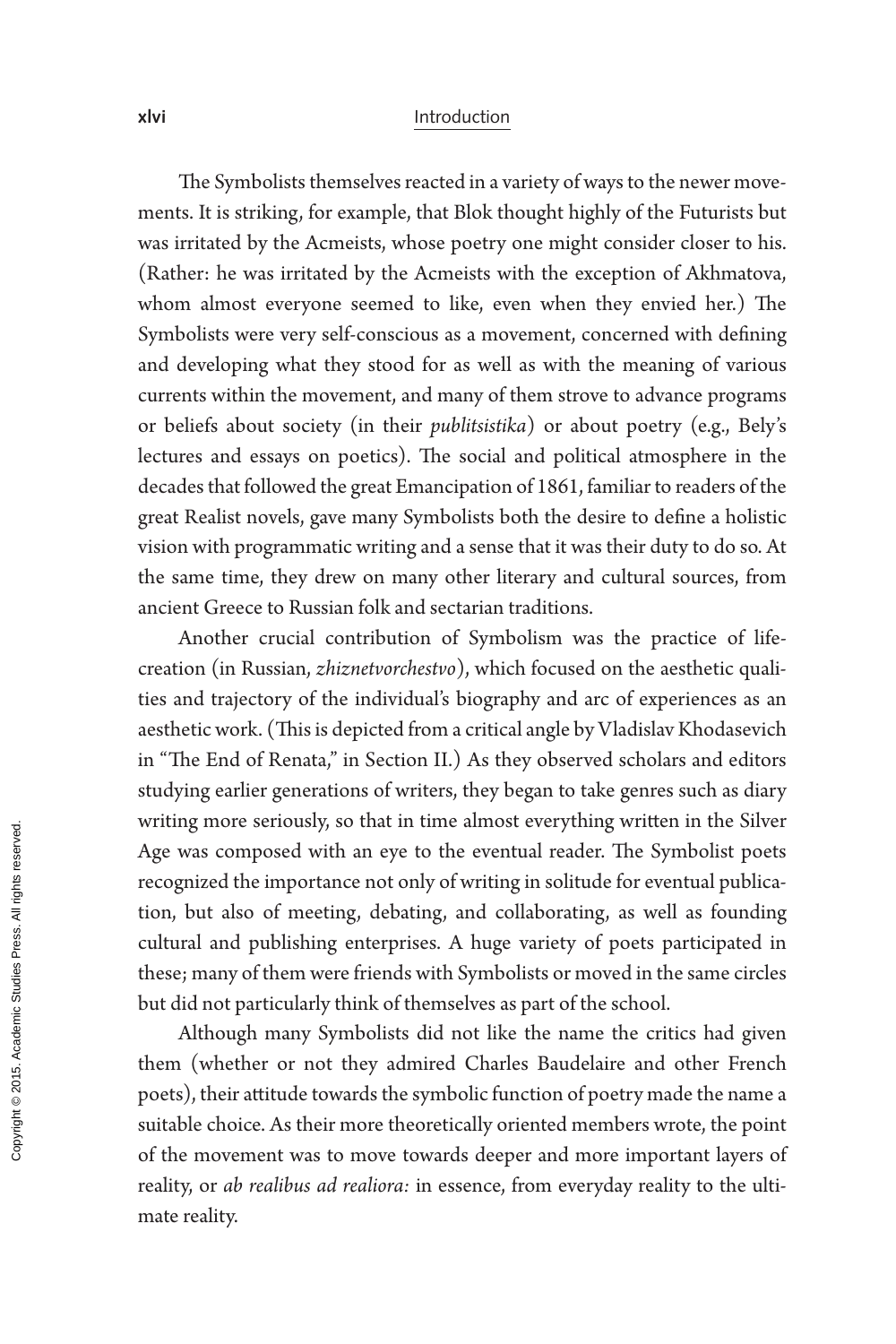# **Brief Bibliography of Scholarly Works on Russian Symbolism:**

- Davidson, Pamela, ed. *Russian Literature and Its Demons*. New York: Berghahn Books, 2010.
- Kalb, Judith E., J. Alexander Ogden, and I. G. Vishnevetsky, eds. *Russian Writers of the Silver Age, 1890-1925*. Dictionary of Literary Biography 295. Detroit and New York: Gale, 2004.
- Green, Michael, ed. *The Russian Symbolist Theatre: An Anthology of Plays and Texts*. Ann Arbor: Ardis, 1986.
- Grossman, Joan Delaney. *Ivan Konevskoi, Wise Child of Russian Symbolism*. Brighton, MA: Academic Studies Press, 2010.
- Maslennikov, Oleg. *The Frenzied Poets: Andrei Biely and the Russian Symbolists*. New York: Greenwood Press, 1968.
- McMillan, Arnold, ed. *Symbolism and After: Essays on Russian Poetry in Honor of Georgette Donchin*. London: Bristol Classical Press, 1992.
- Morrison, Simon. *Russian Opera and the Symbolist Movement*. Berkeley, CA: University of California Press, 2002.
- Peterson, Ronald, ed. *The Russian Symbolists: An Anthology of Critical and Theoretical Writings*. Ann Arbor: Ardis, 1986.
- Pyman, Avril. *A History of Russian Symbolism*. New York: Cambridge UP, 1994.

West, James. *Russian Symbolism: A Study of Vyacheslav Ivanov and the Russian Symbolist Aesthetic.* London: Methuen & Co Ltd., 1970.

ACMEISM, also known as Adamism (see Parnok's skeptical review in Section II of this volume), is known today primarily because of the poets involved: Nikolai Gumilyov was the main critic and theoretical mover, while Akhmatova and Mandelstam became the most famous members of the movement. The group was strongly influenced by Innokenty Annensky (who died before the Poets' Guild was formed) and Kuzmin (himself not a member of any school), while Voloshin collaborated significantly in the journal *Apollon* and elsewhere. As in all the literary movements, there were interesting secondary poets among the Acmeists—we regret not being able to include more of them, such as the prolific Sergei Gorodetsky (1884-1967), or Vladimir Narbut (1888-1938). To some extent, the terms explain themselves: "Acmeist" refers to the "acme" of poetic aspiration, and "Adamist" to the freshness of newly given names in the Biblical story, as well as to the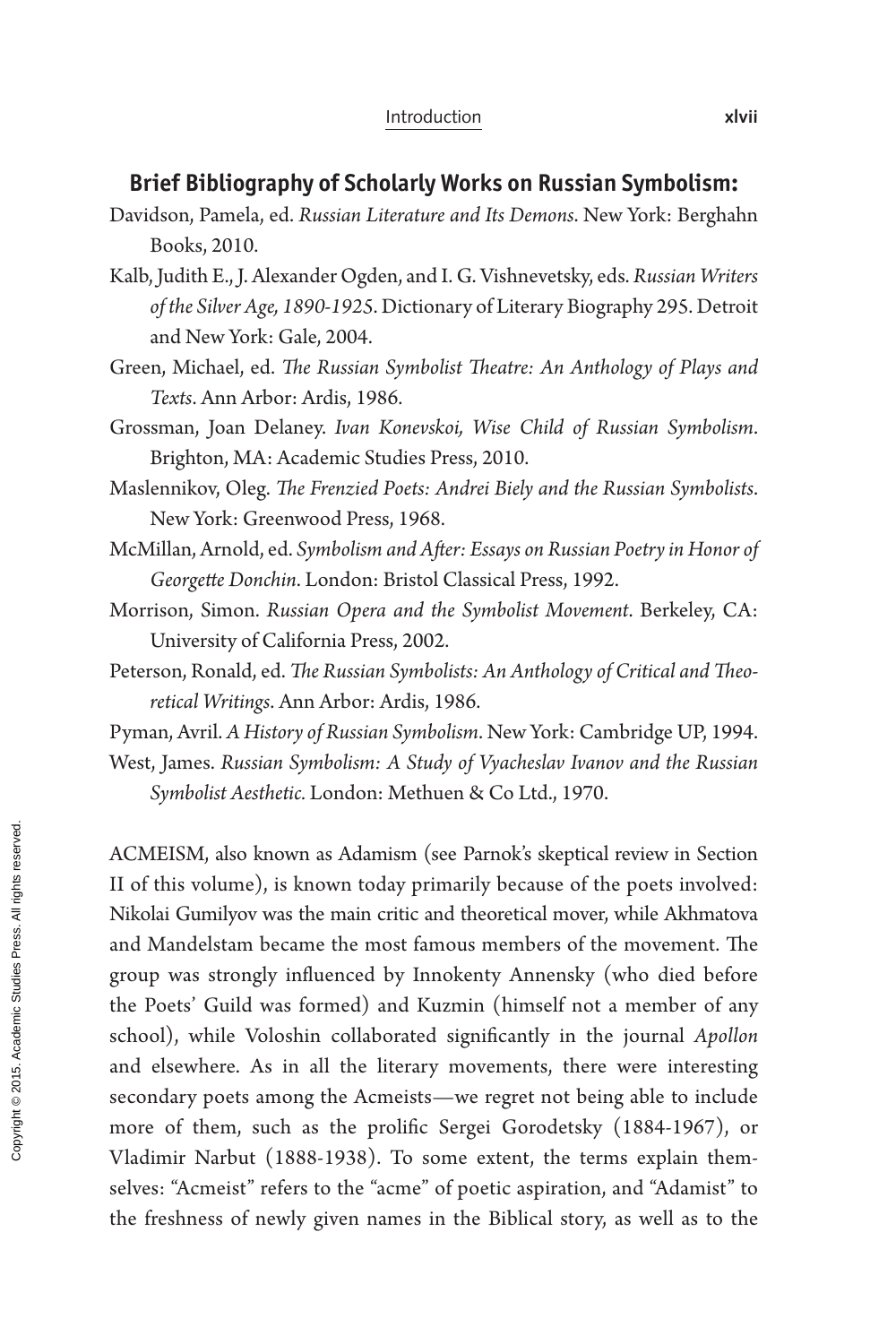members' innovative attention to origins and cultural palimpsests. The name "Poets' Guild" was chosen to emphasize the down-to-earth craft of their poetry, in contrast to the sometimes vague philosophy of the Symbolists, but also to recall the medieval and Renaissance periods, in which they were interested. The Acmeists were organized in 1911; they published most frequently in the journals *Apollon* and *Giperborei*. According to members or friends of the Guild, Acmeism stood for "beautiful clarity" (Kuzmin), "a nostalgia for world culture" (Mandelstam), and the concrete thingness of things, expressed in poetry of high technical artistry. As the brief biographies of the individual poets in this book's first main section below will suggest, the Acmeists too were a varied group. The Poets' Guild never actually came to a formal end, and some of its surviving members considered themselves Acmeists to the end of their lives.

# **Brief Bibliography of Scholarly Works on Acmeism:**

- Cavanagh, Clare. *Lyric Poetry and Modern Politics: Poland, Russia and the West.* New Haven: Yale University Press, 2009.
- Doherty, Justin. *The Acmeist Movement in Russian Poetry: Culture and the Word*. Oxford and New York: Oxford University Press, 1995.
- Painter, Kirsten Blythe. *Flint on a Bright Stone: A Revolution of Precision and Restraint in American, Russian and German Modernism.* Stanford, CA: Stanford UP, 2006.
- Strakhovsky, Leonid I. *Craftsmen of the Word: Three Poets of Modern Russia: Gumilyov, Akhmatova, Mandelstam.* Westport, CT: Greenwood Press, 1949, 1969.

FUTURISM in Russia was perhaps the most ramified of the movements, involving various, often competing groups of poets and visual artists. The best-known branch of the movement is Cubo-Futurism, named for its members' attention to modern art of the time: some of them (David Burlyuk, Mayakovsky) began as visual artists. Vladimir Mayakovsky had done time in jail for smuggling a gun as a very young member of the Bolshevik Party and was therefore banned from most other institutions of higher education, so enrolled in the Moscow School of Painting, Sculpture and Architecture, where he met Burlyuk. This group included Viktor (Velimir) Khlebnikov and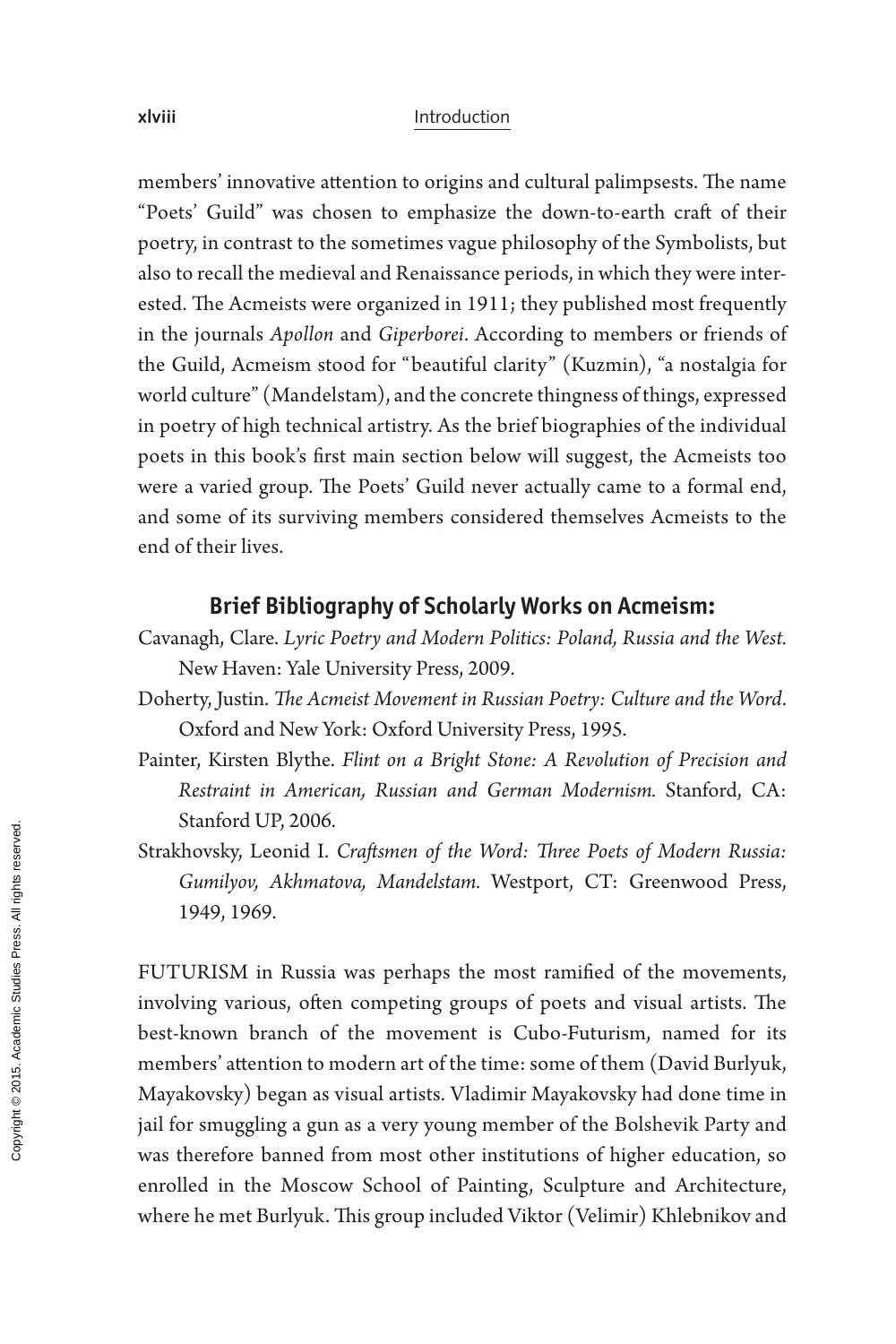#### Introduction **xlix**

Alexei Kruchonykh, as well as several others. Khlebnikov in particular was almost a "language poet" before there was such a term; to the Western eye the work of the Cubo-Futurists may look postmodern before the era of postmodernism. The Ego-Futurists were headed by Igor Severyanin, pseudonym of Igor Lotaryov; other shorter-lived or more peripheral Futurist or Futurist-ish groups drew in the peasant poet Esenin and (more in character) Nikolai Aseev and Pasternak.

All the Futurists to some extent practiced the art of épatage; the Cubo-Futurists painted flowers on their faces, tucked a dead fish or a wooden spoon into their vest pockets in place of a handkerchief, or, in Mayakovsky's case, went about for some time in a yellow shirt his mother had made him, though he also appears in pre-Revolutionary photographs in elegant black evening wear with a top hat and a long cigarette holder—a devastating dandy. He and other Futurists toured, performed, and published outrageous collections and handmade volumes (printed on wallpaper and the like).2 The Cubo-Futurists especially came to be known for their manifestos, some of which are included in the second section of this volume; like much of their published poetry, these texts demonstrate a keen sense for publicity and certainty that there is no such thing as bad publicity. Not unlike their Western counterparts, some of them were eventually drawn into unsavory alliances with political authorities—though the two best-known, Khlebnikov and Mayakovsky, died before the highly compromising era of Stalinism began.

Their avant-garde outrageousness, their pugnacious sensibility, and their closeness to abstract and poster art make the Futurists—although loosely focused as a movement—one of the most exciting Silver Age schools. Like the Acmeists, they have been marvelously translated, and sophisticated scholars have been drawn to their work and its implications for literature and linguistics almost from the inception of the movement, when members of the Russian Formal School (Formalist critics) such as Viktor Shklovsky and Roman Jakobson admired and analyzed their writings.

<sup>2</sup> An impressive online collection from an exhibit of these materials at the Metropolitan Museum of Modern Art can be found online at <http://www.moma.org/russian/>.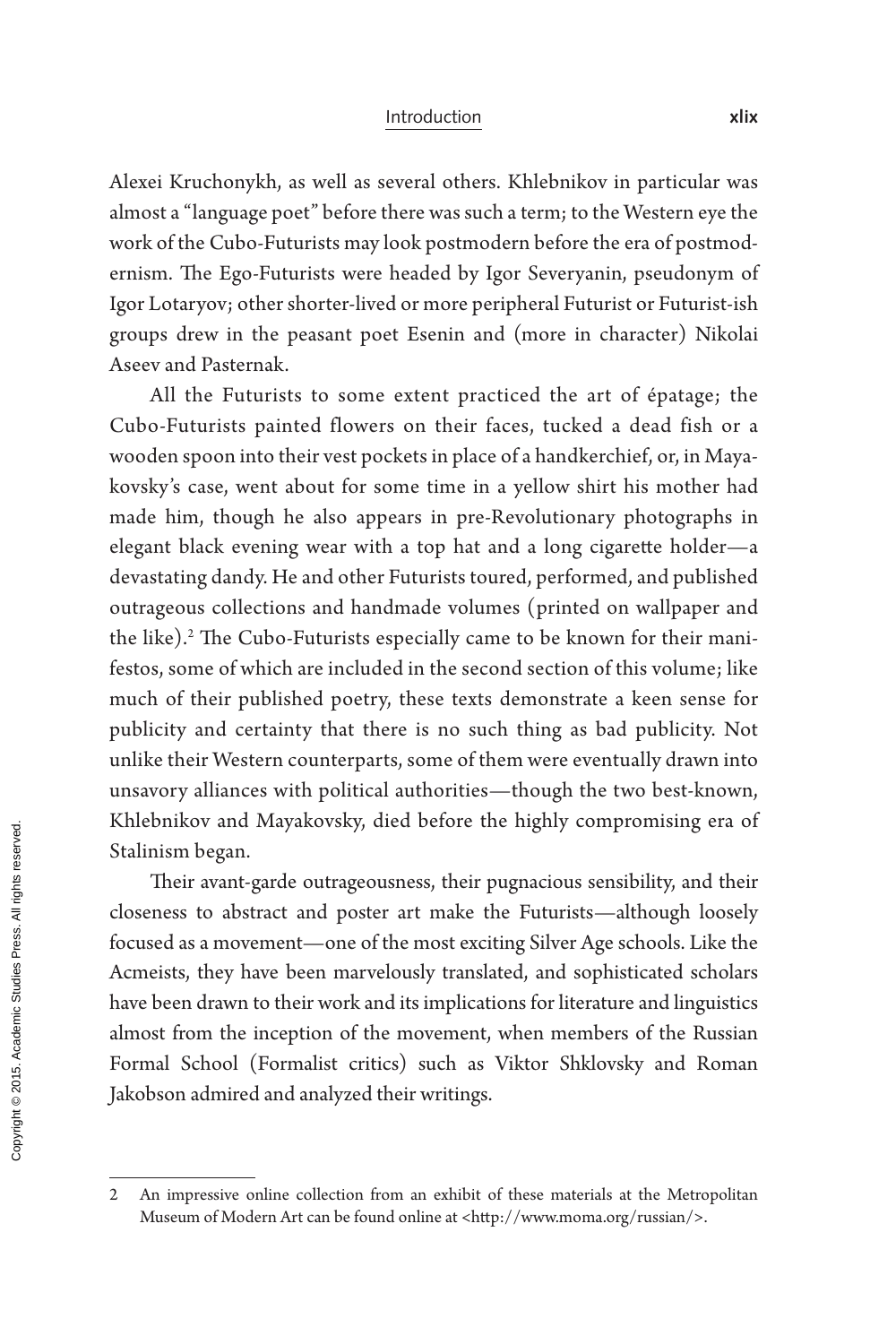# **Brief Bibliography of Scholarly Works on Futurism:**

- Barooshian, Vahan. *Russian Cubo-Futurism, 1910-1930: A Study in Avant-Gardism*. The Hague: Mouton, 1974.
- Erlich, Victor. *Modernism and Revolution: Russian Literature in Transition*. Cambridge, MA and London: Harvard University Press, 1994.
- Jakobson, Roman. "The Generation that Squandered Its Poets." Translated by Dale E. Peterson. *Yale French Studies*, no. 39 (1967): 119-125.
- Lawton, Anna and Herbert Eagle, eds. and trans. *Russian Futurism through Its Manifestoes, 1912-1928.* Ithaca: Cornell University Press, 1988.
- Lifshits, Benedikt. *The One and a Half-Eyed Archer*. Translated, introduced, and annotated by John E. Bowlt. Newtonville, MA: Oriental Research Partners, 1977.
- Markov, Vladimir. *Russian Futurism: A History.* London: MacGibbon & Kees, 1969.
- Proffer, Ellendea and Carl Proffer, eds. *The Ardis Anthology of Russian Futurism.* Ann Arbor: Ardis, 1980.

Although almost everyone had some connection with one or another of the schools—were friends with Futurists, attended "the Tower" in St. Petersburg or Bely's lectures in Moscow, or published a few poems in *Apollon*—many important poets were not affiliated with any of the three main movements. Given the legal reforms following 1905, it became possible to found and belong to a political party—or open a journal or newspaper—and participate in more open political debate. This change and the resulting political ferment could help explain both active, vocal participation in various schools at the time *and* the reluctance of some other poets to sign on, whether or not they respected the movement's poets and program. (Akhmatova's memoirs suggest that many more people were interested in politics than poetry at the time.) Taking account of movements helps a reader or scholar to keep straight some of what was going on, what the big debates or ideas were at certain moments, but in fact the arrangement was never as clear-cut as it might look now, in aesthetic and historical hindsight. See, for example, Parnok's article on the Acmeists: she was not herself a Symbolist, but she was friendly with a number of the Symbolists, a summer visitor of Voloshin, and very close to Adelaida Gertsyk and other less well-known poets whom we now view as Symbolists,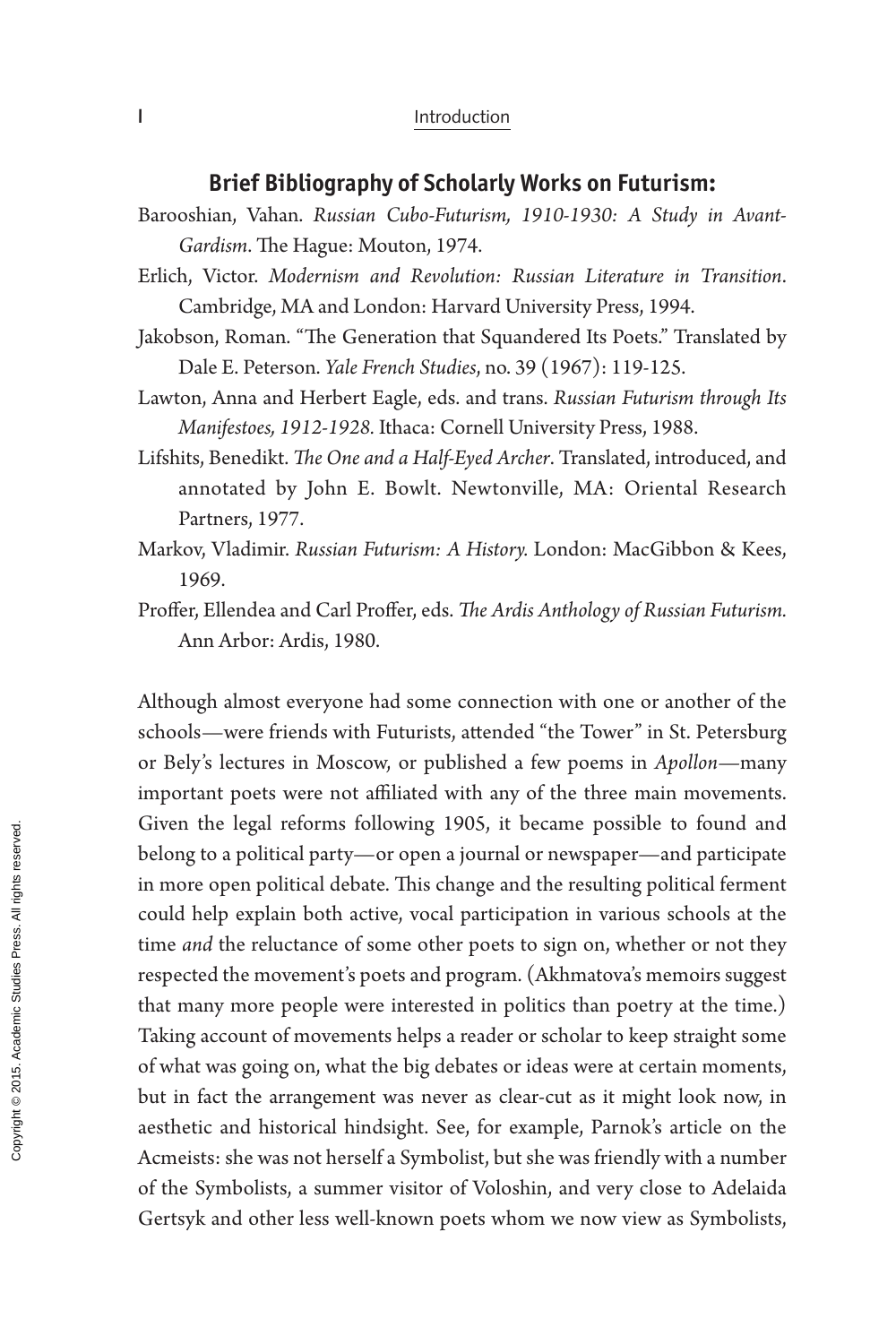#### Introduction **li**

not to mention her affair with the non-aligned Tsvetaeva, or her unfriendly relationship with the Acmeist Mandelstam. Barbara Heldt has pointed out that women were less likely to claim membership in the Silver Age schools whether because they felt less welcome there, or because they were less eager to join, or even because other obligations kept them from attending meetings or events where groups were formed and cultivated. Women who were members of this or that school were typically married to one of the men involved.<sup>3</sup> Some of the "marginal" figures (Kuzmin, Parnok, Tsvetaeva—"marginal" in the sense of their positioning vis-à-vis the groups, not in their poetic importance) also explored alternative sexualities and interrogated the boundaries of gender. As the brief biographies for the poets suggest, however, gender was a popular

#### 3 Here Heldt is worth quoting at length:

A large anthology of twentieth-century poetry, *Russkaia poeziia XX veka*, published in Moscow in 1925 by I. S. Yezhov and E. I. Shamurin, groups poets according to schools, but nearly all the women poets included are in a category called 'poets not connected with definite groups.' These are: Lokhvitskaya, L'vova, Parnok, Shaginian, Stolitsa, Tsvetaeva, Pavlovich, Shkapskaya, Volchanetskaya, Butiagina, Odoevtseva, Inber, Polonskaya, Radlova, and Barkova, or sixteen of the thirty-five poets in that category. Of poets listed as belonging to groups, women comprise two out of nineteen symbolists (Gippius and Solov'eva), one out of ten acmeists (Akhmatova), one out of twelve futurists (Guro), and no peasant poets or proletarian poets (twelve and thirty-four males are listed, respectively). Whatever the reasons for the existence of groups, and however little they mean in terms of the actual poetry written, the independence of women is striking here. It may have been forced on them by exclusion: the tone of male assertiveness in the poetry of futurists like Mayakovsky or the quintessential imagist/peasant poet Esenin, as well as the flamboyantly male-oriented activities of their group, must have been a discouraging factor." Barbara Heldt, *Terrible Perfection: Women and Russian Literature* (Bloomington and Indianapolis: Indiana University Press, 1987), 116-117.

Though Heldt is citing from a publication at the very end of the Silver Age, the list of "non-aligned" women poets could be stimulus for further interesting reading.

It must be understood that the nature of these groups was social as well as poetic. There was a felt kinship among members for however brief a time. The names the groups bear helped win publicity for their members during their lifetimes, as they help the subsequent student of Russian poetry begin to understand a past age. However, the real history of poetry must begin with the actual poetry written, not with labels like symbolist, acmeist, futurist or imagist. Critics have been saddled with these labels, but, interestingly, they have found women poets less classifiable with the exception of poets whose husbands belonged to a group, as did those of Gippius, Akhmatova and [Elena] Guro.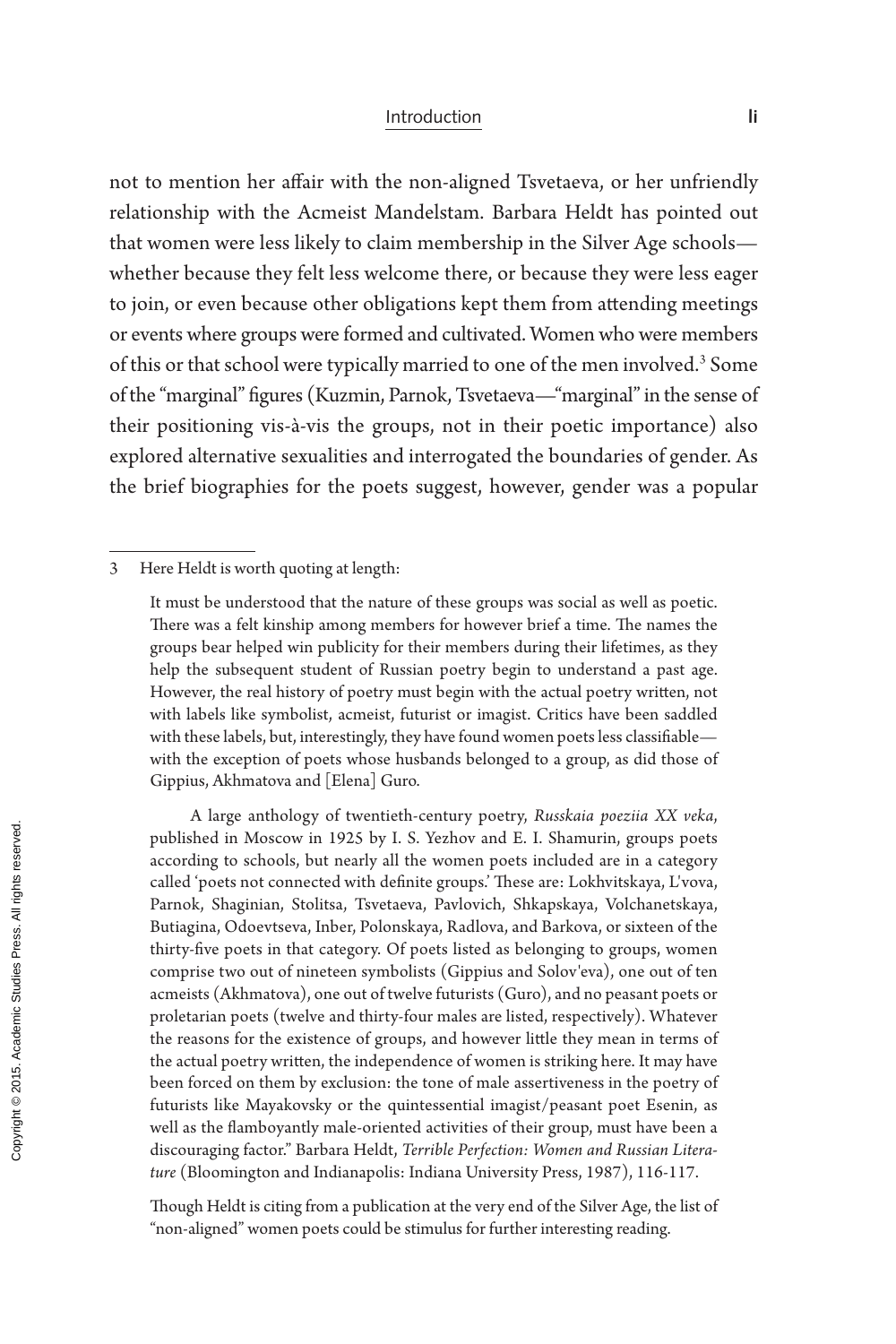place for exploration—and this element, too, makes the Russian Silver Age fascinating for readers in our own time.

# **The Big Topics**

The Silver Age poets, and many of their readers, engaged with a number of topics: sex, sin, religion, divinity (both Russian Orthodox and other), ritual, suicide, ecstasy, inspiration. Merezhkovsky described the idea of a sacralized materiality, or "holy flesh" (*sviataia plot*'), in a talk he gave at the Religious-Philosophical Meetings, and both Symbolists and others brooded over the relation of body or flesh and spirit. Female and male poets picked up discourse about gender roles (from authors such as Otto Weininger)<sup>4</sup> and engaged with ideas of female and feminine creativity—noticeably unlike the Russian Romantics' appropriation of feminine discursive space while mocking actual women writers or preemptively placing them on pedestals during the Golden Age of Russian poetry.

Another striking element of the era was decadence, which accompanied a pervasive sense that culture was in decline—perhaps a well-deserved decline in the eyes of those upper-class poets who were wracked with guilt about the unfortunate position of peasants and workers in the Russian Empire. (See Gumilyov's grateful comment in the review in Section II on Klyuev's poetic offer, on behalf of Klyuev's fellow peasants, to welcome the upper classes into a new community.) The decadents (Bryusov, Sologub, sometimes Gippius) could toy with piquant depictions of sin, or they could raise fundamental questions of morality. Poets shared a widespread interest in the convergence of arts and the senses, exploring synaesthesia and attempting to construct new cultures, new worlds, while drawing on old cultures and traditions. The Futurists (as their name suggests) were taken with new technology, planes, fast cars, and urbanism, though these elements also show up in the work of other poets of the period. At the same time, the arche-Futurist Khlebnikov drew on archaic Slavic culture, its pagan gods and natural symbols, and on ancient Slavonic word roots in his poetic compositions. In their prose as well as their poetry, these poets imagined new religious communities and rituals; in this too they were not unlike West

<sup>4</sup> Otto Weininger, *Geschlecht und Charakter* (Sex and Character), 1903, was translated into Russian before the First World War, though many educated Russians knew German and could read the influential book in the original.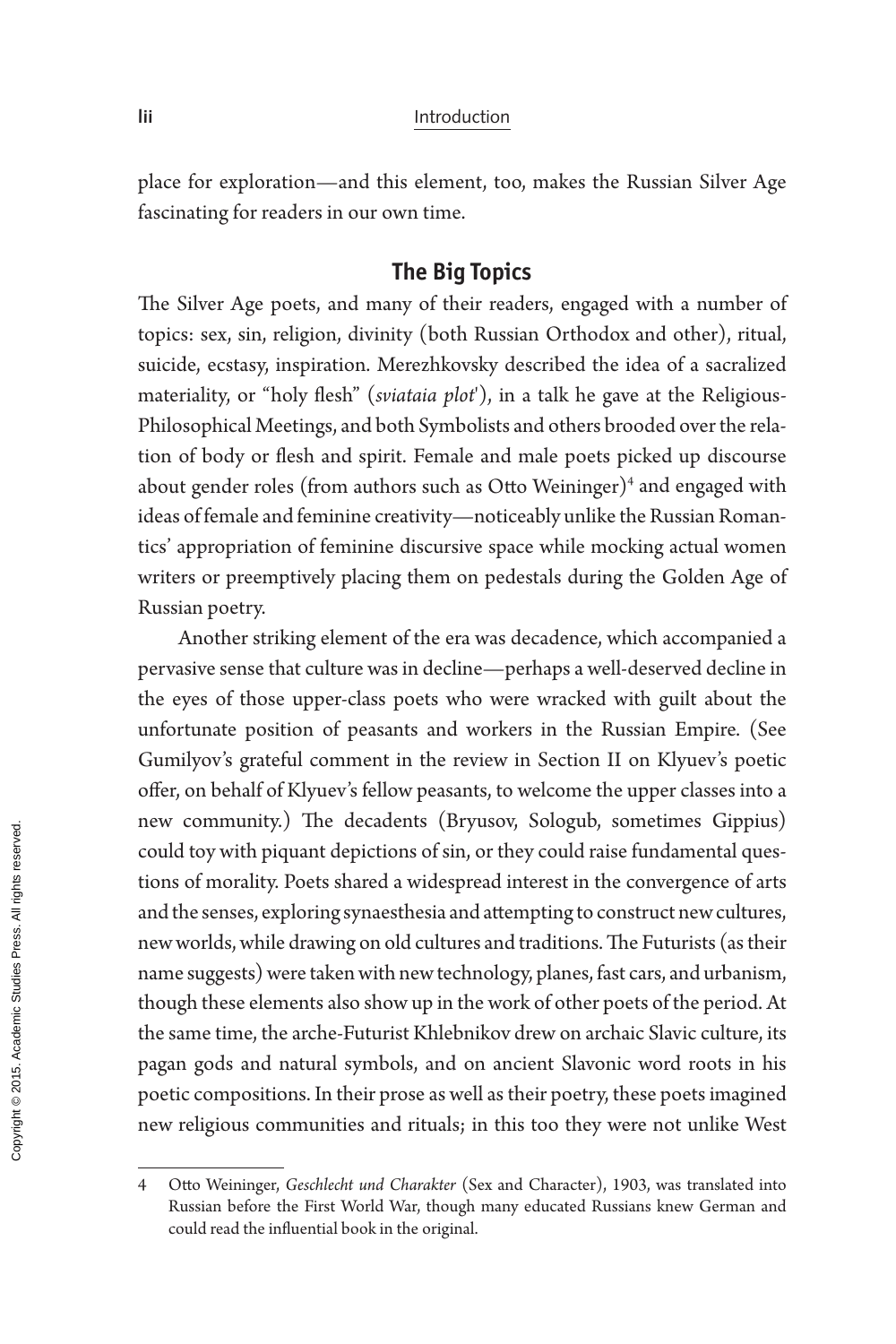#### Introduction **liii**

European and American Modernists. Even as the past seemed a vanishing source of authenticity and of closer connections between language and reality, now tragically lost, and as contemporary civilizations showed signs of decline, the poets built new edifices with thoughtful reference to the past. As mentioned before, the Silver Age poets attentively read the European Modernists and philosophers contemporary to them, along with their own idiosyncratic selections of earlier poets, such as François Villon (a favorite of Mandelstam) or Walt Whitman (translated by both Balmont and Kornei Chukovsky).

# **Before and After: A Brief History**

After the Golden Age of Russian poetry in the early nineteenth century, according to the then-émigré scholar and critic D. S. Mirsky, the level of poetic craft declined terribly while the novel became the most prestigious literary genre. The last of the big Realists who began his writing life as a poet was Ivan Turgenev, a friend of Henry James and George Sand, born in 1818. Poetry was often denigrated in the era of Realism, coded as feminine (read: effeminate) and aristocratic (read: effete), especially by Russia's leftist positivist critics (Nikolai Chernyshevsky, Nikolai Dobrolyubov, Dmitri Pisarev). The most famous poets of the era after the Golden Age were mainly marginal figures: Lermontov was killed in a duel in 1841, at the age of twenty-six; Tyutchev spent most of his life abroad as a civil servant; Fet was admired by authors such as Leo Tolstoy, but his impact was delayed until the Silver Age, when he was seen as exemplarily musical and had many of his lyrics set as art songs. Pavlova spent the last decades of her life in emigration in Germany, and almost everything she wrote there was lost. The exception to this neglect of poetry was the civic poet and journalist Nikolai Nekrasov (1821-1878), best known now for his long poems with sometimes tendentious subject matter, though some of his love poetry resonates with that of Blok and other Symbolists. Russian poets who immediately preceded the Silver Age have not fared well with later critics: Semyon Nadson (1862-1887) in particular was scorned by Silver Age poets for his pathos-ridden verse and poor technique, as well perhaps as for his popularity with less sophisticated readers. It may be typical for a new poetic era to begin by denigrating everything it objects to in the preceding one and (as it were) jumping over the heads of the "parents" to the "grandparents," the poets of the Golden Age.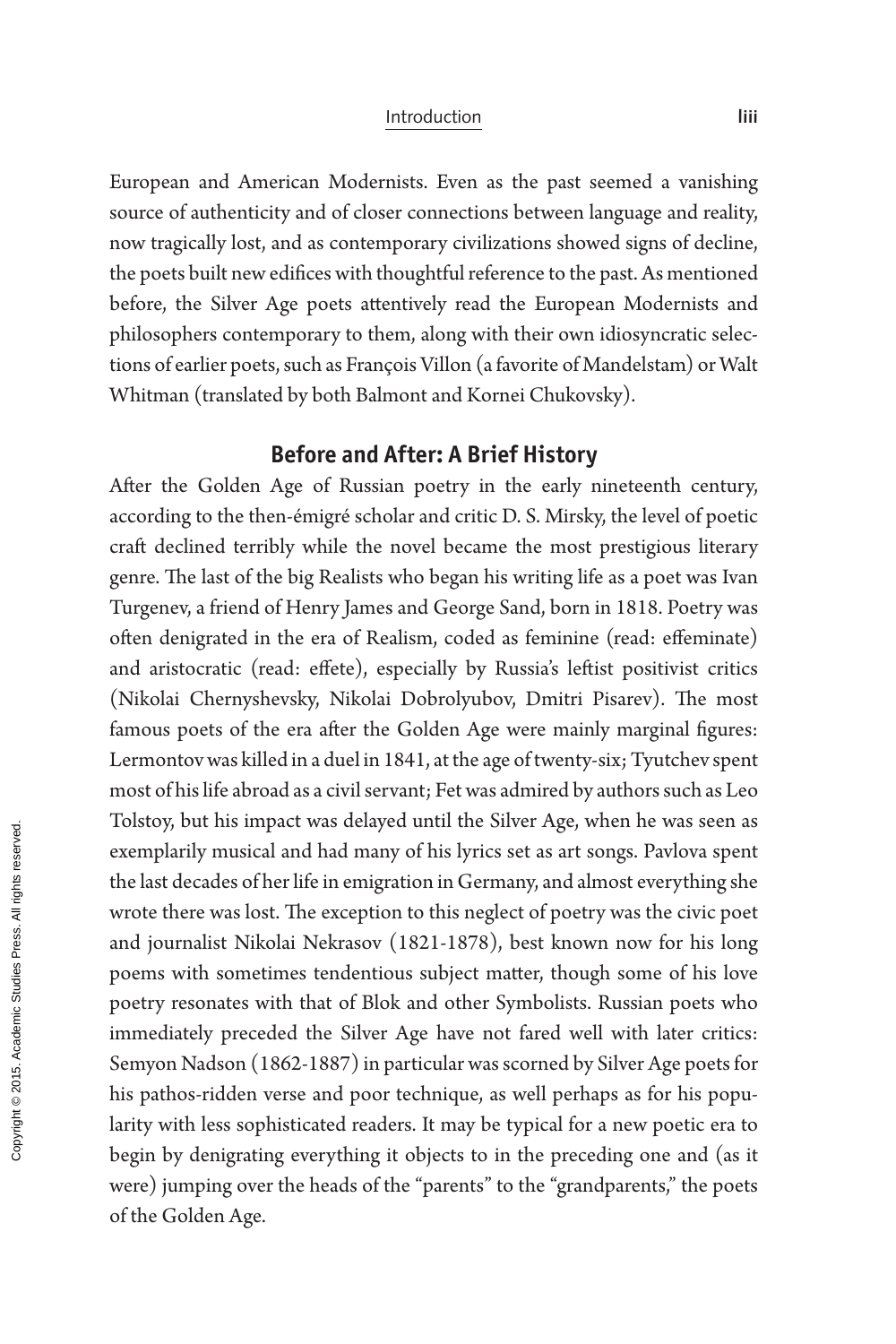#### **liv** Introduction

The Silver Age began as the great Realist era was coming to an end: Fyodor Dostoevsky died in 1881, Ivan Turgenev in 1883, Nadezhda Khvoshchinskaya in 1889, Nikolai Leskov in 1895, and although Leo Tolstoy lived until 1910 he was now active as a moral teacher and thinker, having rejected his own fiction decades before. The early Symbolists gained energy partly from discovering and rediscovering poets of the nineteenth century who had not been properly appreciated: Vladimir Benediktov (1803-1873), Karolina Pavlova, and Konstantin Fofanov (1862-1911). The new school of poets was seeking elevated craft (Pavlova), verbal music and exotic language (Benediktov, Fofanov, and also Mirra Lokhvitskaya, who belongs here in the Silver Age but died young of tuberculosis, in 1905). At the same time, authors of the Silver Age by no means shirked the writer's authority and even duty to comment on social issues, which the poets had inherited from previous decades. They were eager to write for the "thick" journals of the late 1800s and the early 1900s, and these journals were full of articles by Gippius, Blok, and other Symbolists. The achievements of Russian Realism continued to some extent in shorter prose forms, by brilliant authors such as Anton Chekhov, Maxim Gorky, and Ivan Bunin. Leo Tolstoy remained a real and continuing reference point for Silver Age writers thinking about civic engagement—the pages of the journal *Mir Iskusstva* (World of Art) are full of references to him. This legacy endured in the Silver Age for years after his death. Scholars have also agreed with Mandelstam's comment that Russian novels of the nineteenth century lived on as the psychological underpinnings of Akhmatova's understated early poems.

Almost all the poets of the Silver Age welcomed the tsar's abdication in early 1917, but their culture was fatally ruptured by the October 1917 Revolution: some of our poets died much too young (Gumilyov was shot in 1921; Blok and Khlebnikov died in 1921 and 1922, both of a combination of starvation and illness); some emigrated and continued to work in smaller communities and increasing poverty, often growing more conservative in their writing (though Khodasevich, Severyanin, Tsvetaeva and others did their best work in emigration, after 1917); some remained in Russia, now the Soviet Union, and adapted in one way or another. For a few years the borders remained open, and many poets traveled back and forth from the USSR to Western Europe or published both in Berlin and in Moscow. Some were eventually unable to adapt as the new situation began to harden: Esenin and Mayakovsky committed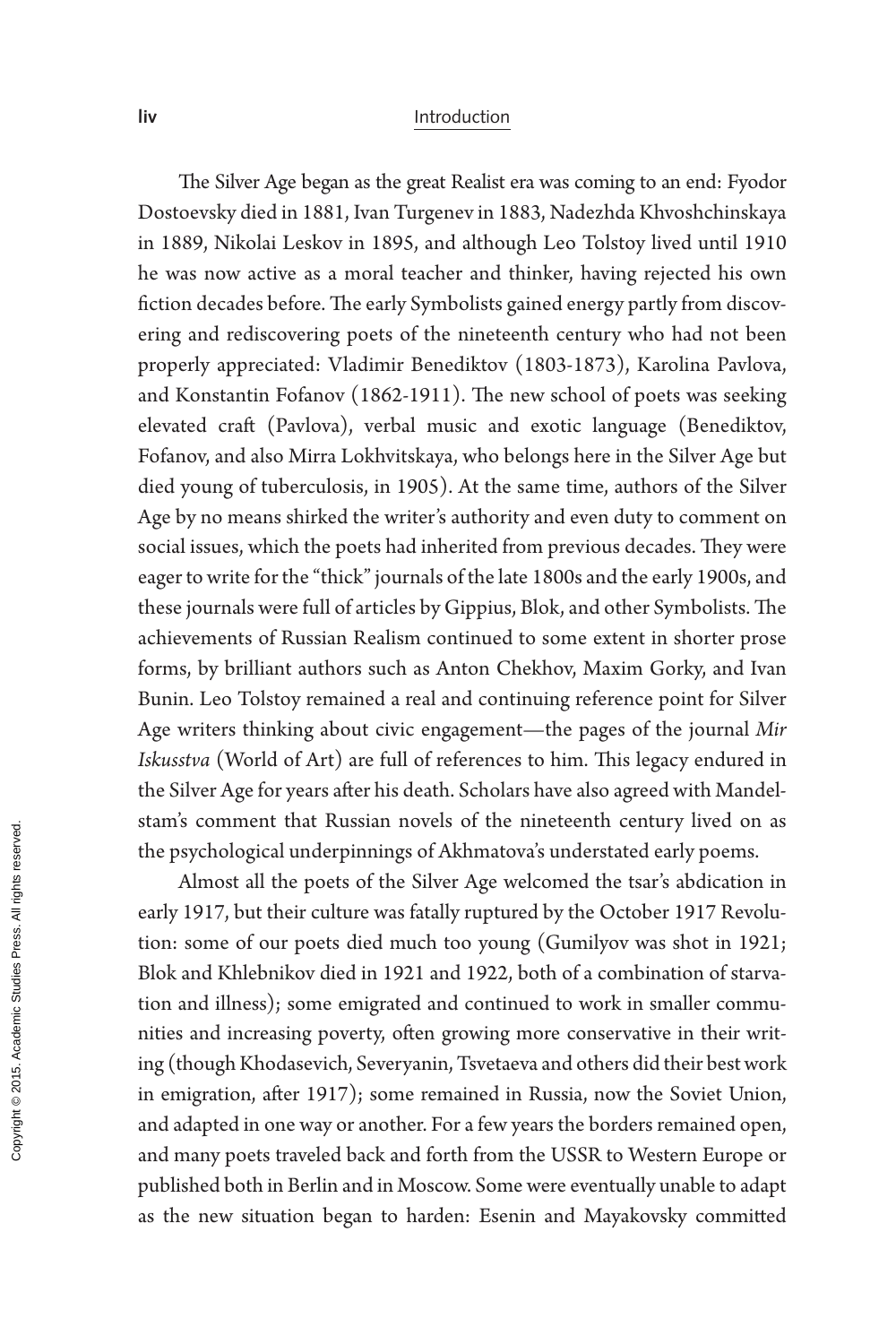#### Introduction **lv**

suicide, and Mandelstam (who had tried in some ways to accommodate himself to the new situation) was arrested twice and died on his way to a prison camp in 1938. Some of Klyuev's major works were preserved only in a secret police archive, after his final arrest. Pasternak survived and even enjoyed some fame under Stalin, but his lover Olga Ivinskaya was arrested and sent to a camp to keep him in line, and the end of his life was darkened by scandal; after *Doctor Zhivago* was published abroad, he was awarded the Nobel Prize for Literature but not allowed to travel to receive it. Kuzmin and Parnok died sooner than they should have, of malnourishment and ill health. Women were often taken less seriously by the Soviet regime and thus were more likely to survive, though that imposed a new set of obligations: to fall silent as a poet, like Shkapskaya, in order to protect her family, or to represent the Silver Age itself in a later era, like Akhmatova. Tsvetaeva, whose life story is unusually full of incident, returned to the USSR in 1939, not long before the Second World War began, and committed suicide in 1941 under circumstances that are still murky but seem to implicate the literary establishment and/or the secret police. A new set of literary groups formed in the early Soviet period, some of them fascinating and very much worth reading (such as the Leningrad absurdists of OBERIU), but independent groups were quickly smacked down by the newly formed All-Soviet Writers' Union. (Many authors at first saw the Union as a good development, since some early Soviet literary groupings had been aggressively unpleasant to anyone who disagreed with their programs.) A few of our poets outlived Stalin: Pasternak died in 1960, Aseev in 1963, Akhmatova in 1966, and Kruchonykh in 1968—and we could argue that their work after the 1920s belongs to and reflects a different era and poetic moment, even when it harkens back to the Silver Age: Ahmatova's *Poem without a Hero* can serve as a primer for understanding this period. In hindsight, the many personal losses lend a tragic tinge to the Silver Age, even for the poets who did survive beyond it. A reader cannot help thinking: what would have developed out of this amazing ferment, if war and revolution hadn't intervened?

Silver Age poetry enjoyed an odd afterlife in Russian literature: the Soviet period imposed a sort of cultural deep freeze that kept many of its voices out of public discourse but thereby preserved and even increased its importance, especially for readers who trusted poetry more than political parties. Meanwhile, the conformist literary establishment rolled back some Silver Age poetic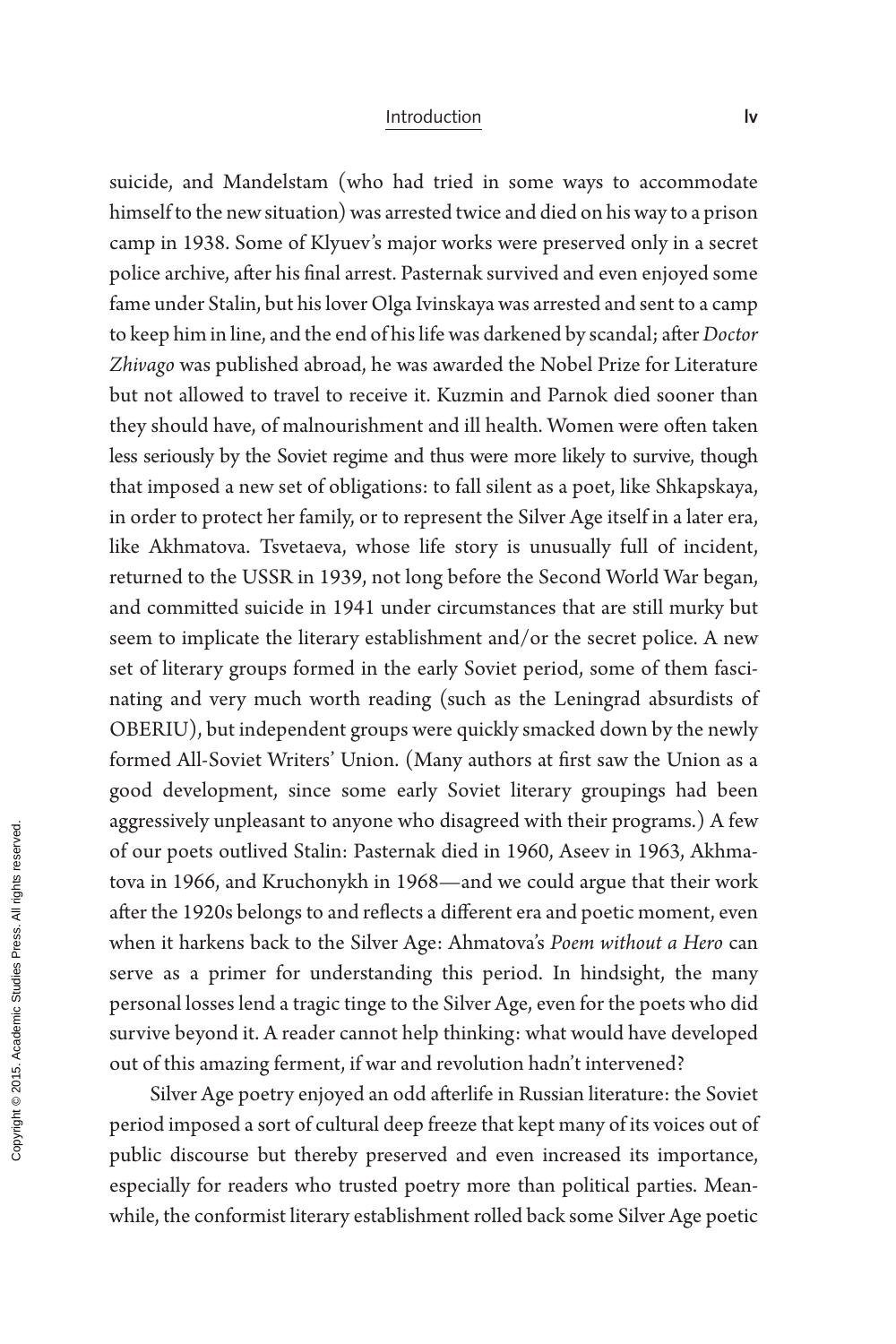innovations and kept much of the best poetry under wraps (especially the poets who were under thirty in 1917, whose development was both intensified and made more difficult by the rapidly changing conditions of their lives). A new flare-up of great Russian poetry in the 1960s—a cultural marker of the Thaw period that was never quite squashed when Leonid Brezhnev came to preside over the so-called era of Stagnation—in many ways advanced the achievements and importance of the Silver Age. Some poetry of the Thaw grew into an avant-garde underground that was not cut off by arrests and prison sentences, though it was available only in *samizdat*, unofficial self-publication, and still carried certain risks. Because the development of Russian poetry in the Soviet Union was artificially slowed, the Silver Age's poetry felt truly vital and contemporary until the 1990s. It is no accident that one of the most prominent late-Soviet poets, Joseph Brodsky (1940-1996), carefully read Akhmatova (whom he knew personally), Mandelstam, and Tsvetaeva, composing insightful essays about their writing and lives. Poets who had suffered and died acquired a moral authority that also heightened their aesthetic importance (see Bella Akhmadulina [1937-2010] writing about Mandelstam or Tsvetaeva). Even now, the great Silver Age poets are loved by Russian readers around the world.

Recent Russian poetry is moving in a variety of new directions, and the status of the Russian poet has changed to become more like that of Western analogues: the loss of state sponsorship has meant both freedom (from censorship and Socialist Realism) and exposure to new and often unhelpful forces in the literary marketplace. "Being a famous poet isn't the same as being famous," as one (famous) American poet declared. Nevertheless, today's Russian poets know their Silver Age predecessors excellently, and some (Olga Sedakova, Vladimir Gandelsman, Maria Stepanova, Polina Barskova, or the late Elena Shvarts) consciously and overtly draw on and refer to the Silver Age tradition in their work and their thinking.

# **The Russian Silver Age in the West**

The poets of the Silver Age had the benefit of being introduced to Anglophone readers by D. S. Mirsky in his survey of modern Russian literature, published in 1925, around what we might call the end of the Silver Age. By 1925, Akhmatova was no longer able to publish much poetry; Mandelstam had entered a five-year hiatus in his writing; Blok and Khlebnikov were dead; Shkapskaya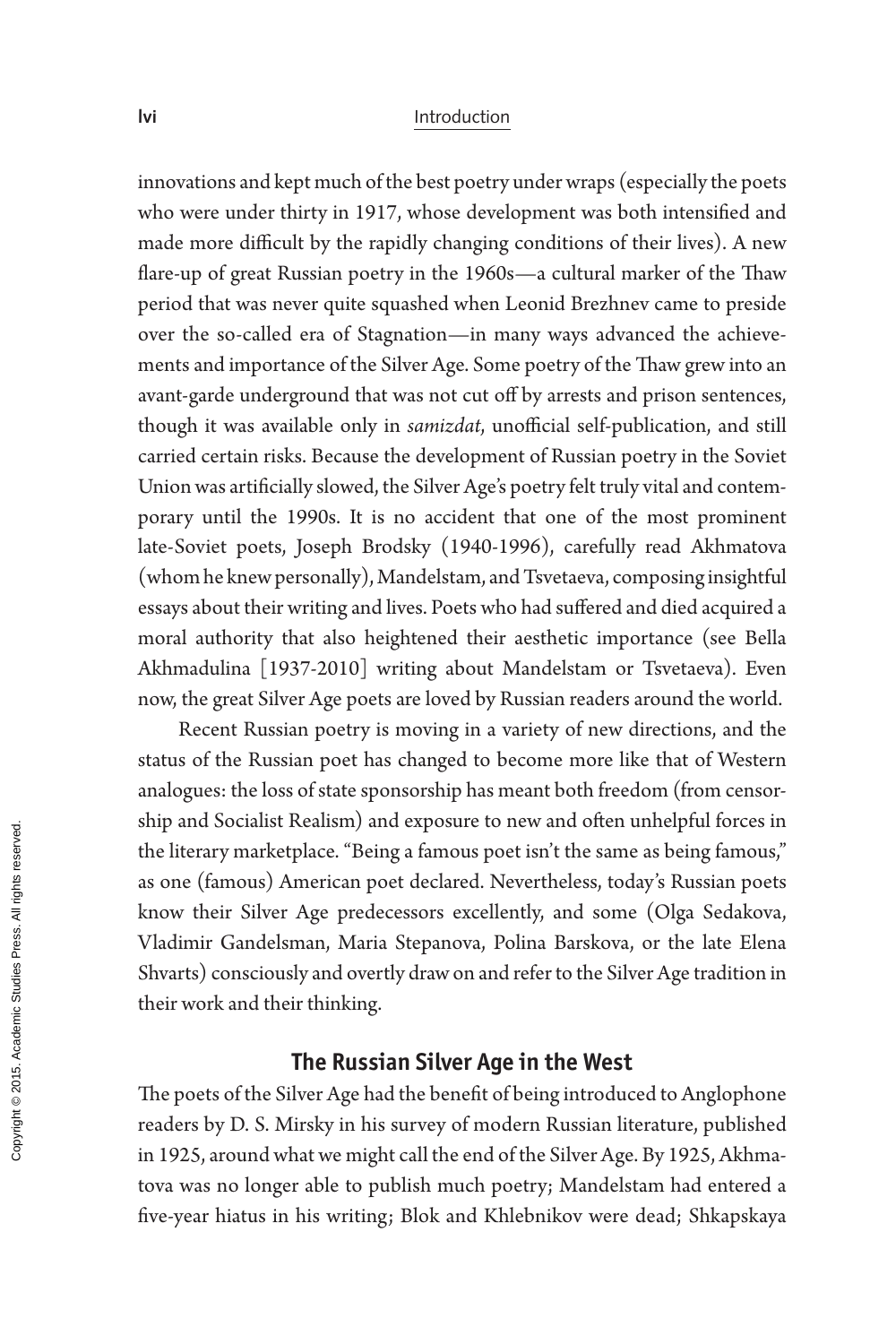#### Introduction **lvii**

was soon to stop writing poetry (at least, any that has survived). For many reasons, the story of the Russian Silver Age was only partly told for a time in the West: émigré poets were often taken less seriously, seen as a lesser cultural phenomenon or as representatives of an obsolete social class, while poets who remained in the USSR were eventually enclosed by the Iron Curtain. For a time Anglophone publishers favored Silver Age prose writers—Merezhkovsky's novels, for example, were translated early and fairly often retranslated, as was Fyodor Sologub's *Petty Demon*. After Stalin's death, during and after the Thaw, Western readers made a series of discoveries that each quickly reverberated in scholarship: Pasternak became famous when he was denied access to the Nobel Prize; Akhmatova, when her poetry began to appear in more complete Soviet editions and she was invited to be honored in Britain and Italy; Mandelstam, when his widow managed to get his manuscripts out of the country for publication; Tsvetaeva, when her daughter had some of her poetry published and then more copiously republished in the USSR. The Futurists, especially Khlebnikov and Mayakovsky, have always appealed to both scholars and readers with a taste for the avant-garde. Because Soviet censorship made it difficult for scholars to access the complete collections of some Silver Age poets, and potentially dangerous for a scholar to probe too deeply in a poet's work and career, Western scholarship on the Silver Age was as likely to be cutting-edge as work published in the USSR—and the presence of many important Russian or former Soviet scholars in emigration also helped to establish high-quality traditions of interpretation. Scholars such as Italian critic Renato Poggioli helped give a sophisticated introduction of the poets and their importance to readers in the West. Not only are the most famous of the Russian Modernist poets now available in many very effective translations into English, they have also significantly influenced and impacted poets in other traditions. (Looking at a poem by Irish poet Nuala Ni Dhomhnaill, dedicated to Tsvetaeva, one need not posit a very long series of connections: Joseph Brodsky was a good friend of Seamus Heaney.)

For those who would like to read and explore more, the select bibliographies below include translations of our poets (sometimes, only part of the cited work is from the Silver Age) and scholarly books on Silver Age topics larger than just one writer or poetic school. Some of these books have helped to shape our own approach to the period, and the most recent books on the list (such as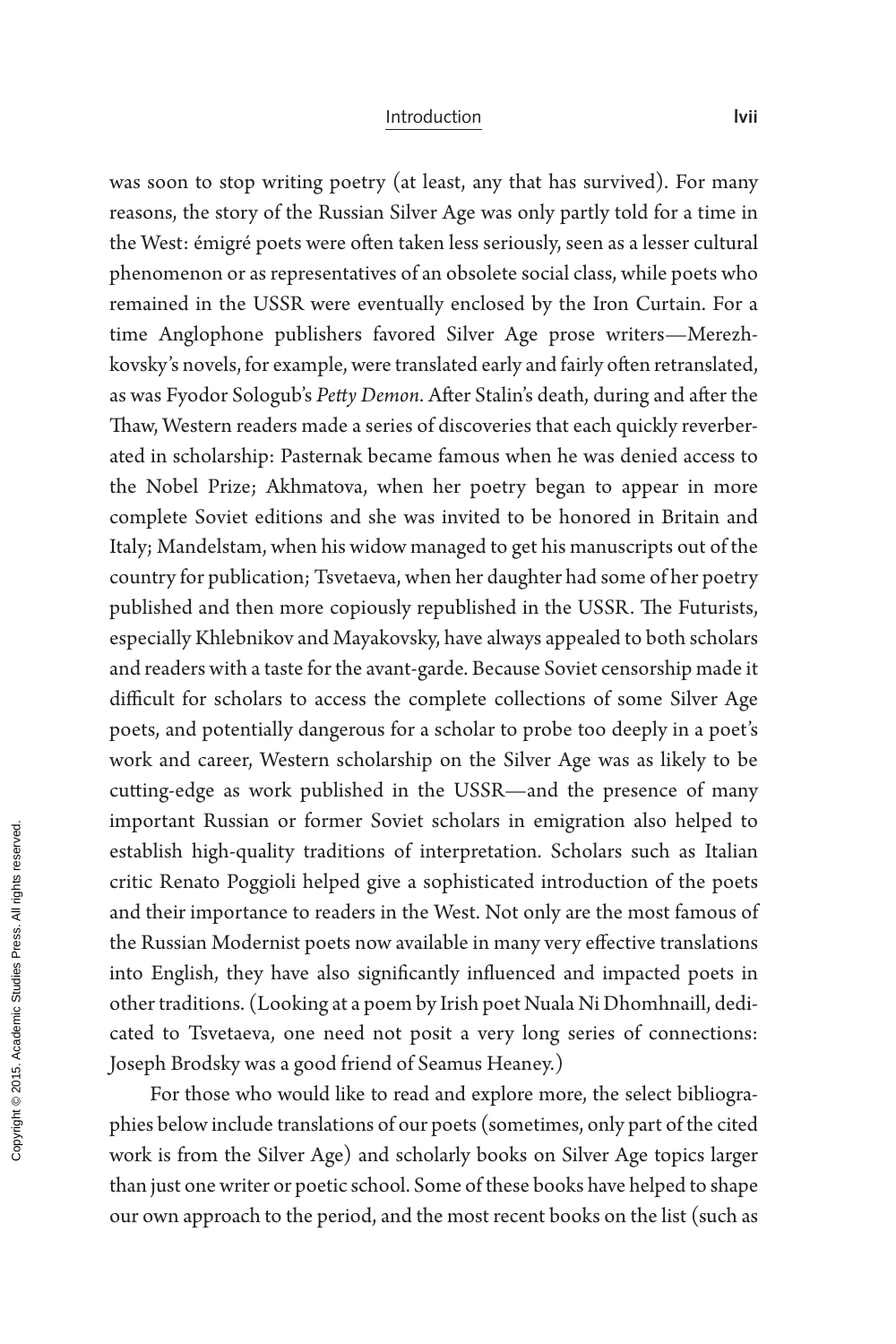those by Colleen McQuillen and Sara Pankenier Weld) show that the poetry and culture of the Silver Age continue to attract and fascinate some of the best scholars working on Russian literature.

# **SELECTED BIBLIOGRAPHY: THE RUSSIAN SILVER AGE**

## **Translations**

- Chandler, Robert, Irina Mashinski, and Boris Dralyuk, eds. *The Penguin Book of Russian Poetry*. London: Penguin Classics, 2015.
- Glad, John, and Daniel Weissbort, eds. *Russian Poetry: The Modern Period*. Iowa City, IA: University of Iowa Press, 1974.
- Kazakova, Rimma, ed. *The Tender Muse*. Moscow: Progress Publishers, 1976.
- Kelly, Catriona, ed. *An Anthology of Russian Women's Writing, 1777-1992*. Translated by Catriona Kelly, Sibelan Forrester, Diana Greene, Elizabeth Neatrour, Brian Thomas Oles, Marian Schwartz, and Mary Zirin. Oxford and London: Oxford University Press, 1994.
- Mager, Don, ed. and trans. *Us Four Plus Four: Eight Russian Poets Conversing*. New Orleans, LA: UNO Press, 2009.
- Markov, Vladimir, and Merrill Sparks, eds. *Modern Russian Poetry*. Indianapolis and New York: Bobbs-Merrill Company, Inc., 1967.
- Muchnik, Slava, ed. *Salt Crystals on an Axe/Как соль на топоре. Twentieth-Century Russian Poetry in Congruent Translation. A Bilingual Mini-Anthology*. Translated by Alex Shafarenko. Godalming, Surrey, UK: Ancient Purple, 2009.
- Nabokov, Vladimir, trans. *Verses and Versions: Three Centuries of Russian Poetry*. Edited by Brian Boyd and Stanislav Shvabrin. Orlando: Harcourt, Inc., 2008.
- Natchez, Meryl, trans., with Boris Wolfson and Polina Barskova. *Poems from the Stray Dog Café: Akhmatova, Mandelstam, Gumilev*. Hit & Run Press, 2013.
- Obolensky, Dimitri, ed. *The Heritage of Russian Verse*. Bloomington & Indianapolis: Indiana University Press, 1976.
- Pachmuss, Temira. *Women Writers in Russian Modernism: An Anthology*. Urbana: University of Illinois Press, 1978.
- Peterson, Ronald E., ed. and trans. *The Russian Symbolists*. Ann Arbor, MI: Ardis Publishers, 1986.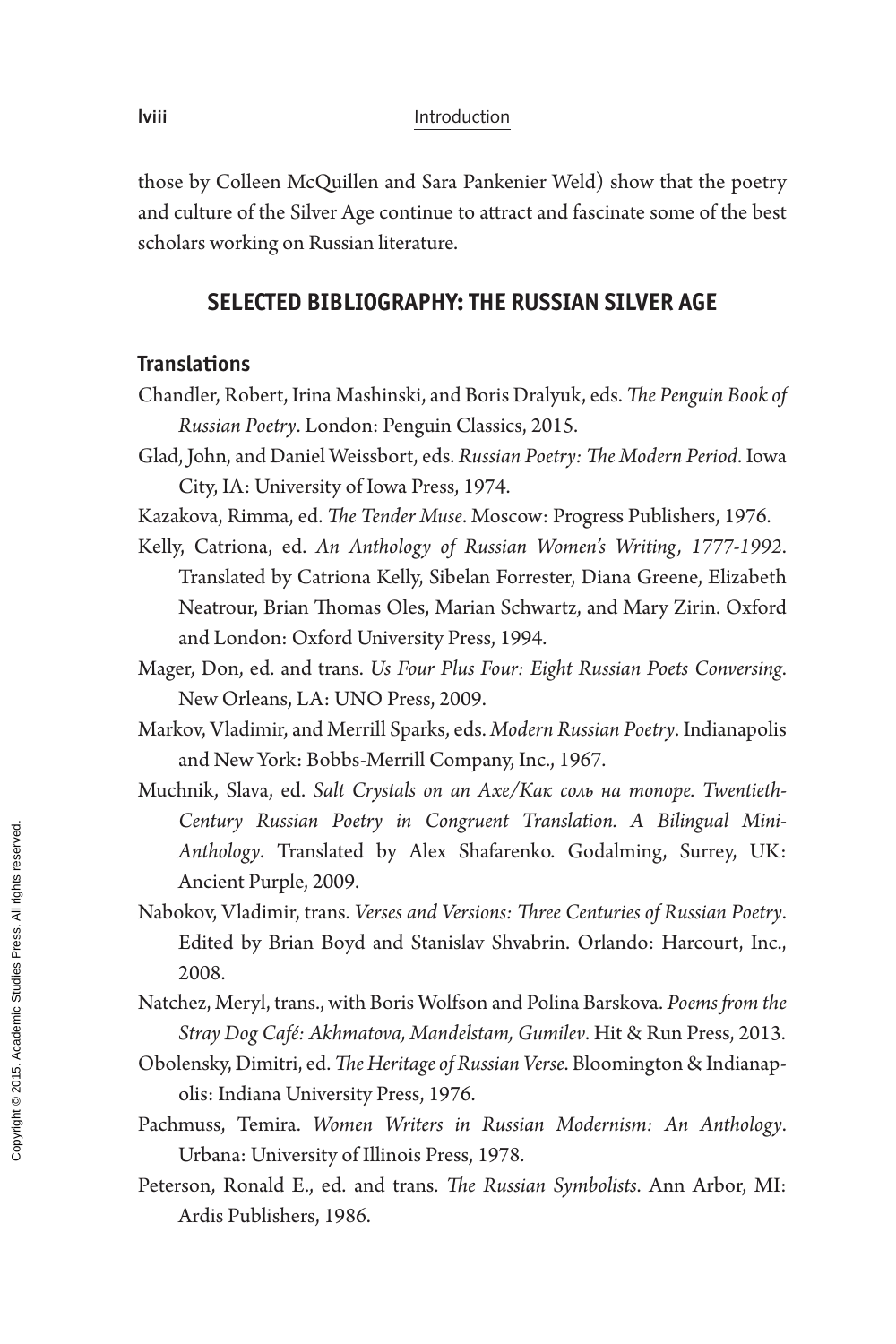- Proffer, Carl, and Ellendea Proffer, eds. *The Silver Age of Russian Culture*. Ann Arbor, MI: Ardis Publishers, 1975.
- Schmidt, Paul, trans. *The Stray Dog Cabaret: A Book of Russian Poems*. New York: NYRB Classics, 2006.
- Tomei, Christine, ed. *Russian Women Writers*. New York: Garland, 1998.
- West, Thomas G., ed. *Symbolism: An Anthology*. London & New York: Methuen, 1980.
- Yarmolinsky, Avrahm, ed. *Two Centuries of Russian Verse: An Anthology, from Lomonosov to Voznesensky*. Translated by Babette Deutsch. New York: Random House, 1966.
- Yevtushenko, Yevgeny, ed. Translated by Albert G. Todd and Max Hayward (with Daniel Weissbort). *20th Century Russian Poetry: Silver and Steel*. New York: Doubleday, 1993.

### **CULTURE AND SCHOLARSHIP**

- Bowlt, John E. *Moscow & St. Petersburg, 1900-1920: Art, Life, & Culture of the Russian Silver Age*. New York: Vendome Press, 2008.
- Crone, Anna Lisa. *Eros and Creativity in Russian Religious Revival: The Philosophers and the Freudians*. Leiden and Boston: Brill, 2010.
- Gasparov, Boris, Robert Hughes, and Irina Paperno, eds. *Cultural Mythologies of Russian Modernism: From the Golden Age to the Silver Age*. Berkeley, CA: University of California Press, 1992.
- Greenfield, Douglas, ed. *Alter Icons: The Russian Icon and Modernity*. University Park, PA: Pennsylvania State University Press, 2010.
- Grillaert, Nel. *What the God-Seekers Found in Nietzsche: The Reception of Nietzsche's Übermensch by the Philosophers of the Russian Religious Renaissance*. Amsterdam and New York: Rodopi, 2008.
- Hingley, Ronald. *Nightingale Fever: Russian Poets in Revolution*. New York: Knopf, 1981.
- Kelly, Catriona, and Stephen Lowell, eds. *Russian Literature, Modernism, and the Visual Arts*. Cambridge, UK: Cambridge University Press, 2000.
- Loewen, Donald. *The Most Dangerous Art: Poetry, Politics and Autobiography After the Russian Revolution*. Lanham: Lexington Books, 2008.
- Matich, Olga. *Erotic Utopia: The Decadent Imagination in Russia's Fin-de-Siècle*. Madison, WI: University of Wisconsin Press, 2005.